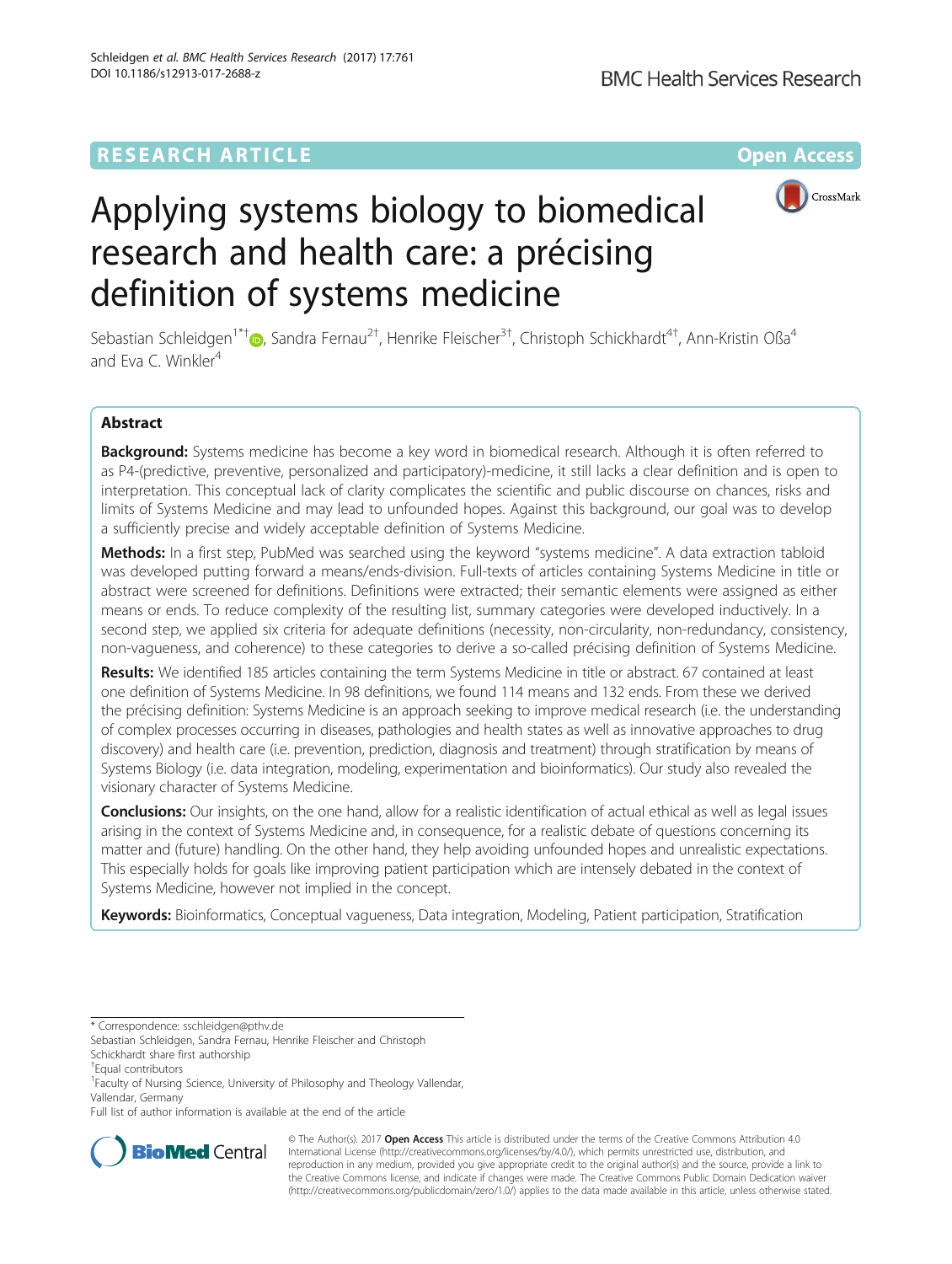#### Background

Systems Medicine recently became a buzz word in debates on biomedical research and future health care [[1, 2](#page-14-0)]. However, there is no consensus on the term's meaning. Currently, five main positions seem to dominate the discussion: (a) Systems Medicine is the successor of Personalized Medicine [\[3](#page-14-0), [4\]](#page-14-0); (b) Systems Medicine is a precursor of Personalized Medicine or P4-Medicine [[3, 5\]](#page-14-0); (c) Systems Medicine is an equivalent term for Precision Medicine [[4\]](#page-14-0); (d) Systems Medicine means the translation of Systems Biology into medical practice [\[3](#page-14-0), [5](#page-14-0)–[7](#page-14-0)]; and (e) Systems Medicine is an "assemblage of scientific strategies and practices that include bioinformatics approaches to human biology […]; 'big data' statistical analysis; and medical informatics tools" [[8](#page-14-0)].

This divergence in understanding is, however, problematic as it complicates sound debates on chances, risks and limits of Systems Medicine. Moreover, it is difficult to identify and solve ethical as well as legal issues that could arise in the context of Systems Medicine. As a consequence, it is impossible to discuss questions of its matter and (future) handling. Finally, the term's underspecification may lead to unfounded hopes of patients, for instance, regarding the possibilities of Systems Medicine approaches [[6, 9\]](#page-14-0). Against this background, it becomes clear why it is still seen as one of the key challenges to define Systems Medicine [[6\]](#page-14-0).

The goal of this paper is to develop a sufficiently precise, formally adequate definition of Systems Medicine. Hurley [\[10](#page-14-0)] differentiates, among others, between stipulative, lexical and précising definitions. While a lexical definition captures the way a word is commonly used, a stipulative definition arbitrarily assigns a meaning to a certain expression, whereas a précising definition tries to reduce the vagueness of a term used in practice [\[11](#page-14-0)]. Hence, a précising definition is geared to the everyday usage of a term while, at the same time, it aims at standardizing, harmonizing and structuring the different occurring meanings in everyday usage with regard to formal criteria for adequate definitions.

As the term Systems Medicine is already established in everyday usage, however divergently understood, in the following we develop a précising definition. For this purpose, first, the usage of Systems Medicine in the relevant scientific literature was analyzed and, second, harmonized by appealing to formal criteria in order to develop a *formally* adequate definition of Systems Medicine.

# Methods<sup>1</sup>

In order to identify definitions in the relevant scientific publications on Systems Medicine and provide an overall picture of the research field, we followed the approach of a systematic literature review [\[12](#page-14-0), [13](#page-14-0)]. We therefore searched PubMed using the keyword "systems medicine". We focused on PubMed as we were interested in definitions of Systems Medicine virulent in the scientific context. We did not include MeSH-terms in the search strategy as the thesaurus of the US National Library of Medicine relates "systems medicine" to the term "system analysis", which is defined as "[t]he analysis of an activity, procedure, method, technique, or business to determine what must be accomplished and how the necessary operations may best be accomplished". <sup>2</sup> Including MeSH-terms would therefore have pre-selected certain articles according to this understanding of systems analysis. Excluding MeSH-terms, on the contrary, allowed us to stay open to alternative understandings of Systems Medicine. We only searched titles and abstracts to identify those articles in which Systems Medicine is the main focus. Moreover, we assumed that those articles were more likely to contain a definition. We did not restrict the date of publication; our last search was performed on December 31, 2015. Furthermore, we included only articles written in English as our goal was to capture the international debate. Subsequently, we checked full-text availability of the articles identified. Where full-texts were not available, we contacted the respective authors.

#### Step 1: Description of the areas of application of systems medicine

To describe the areas of application of Systems Medicine, in a first step, all papers fitting our search strategy were assigned to deductively developed main categories based on general presuppositions regarding content alignment of the papers. These main categories are: 1) with reference to disease and 2) without reference to disease. This distinction was made in order to evaluate the current state of clinical application of Systems Medicine. Several subcategories of category 1) were developed inductively based on specific findings from the papers to ensure representing the whole spectrum of diseases dealt with in the articles. Due to the inductive approach, the classification of the diseases was mainly based on terms and references used in the articles and does not refer to a specific disease ontology. However, by categorizing the specific diseases we generally distinguish between chronic, non-cancer diseases and hematological and solid cancers as well as various (unspecified) forms of disease in order to examine the areas of application of Systems Medicine. In main category 2), those papers were included which have no reference to any disease or context of disease.

The first categorization showed that papers with as well as without reference to disease can be further specified with regard to their content alignment: they are either research-related or programmatic articles, i.e. both types of papers only partially relate to a specific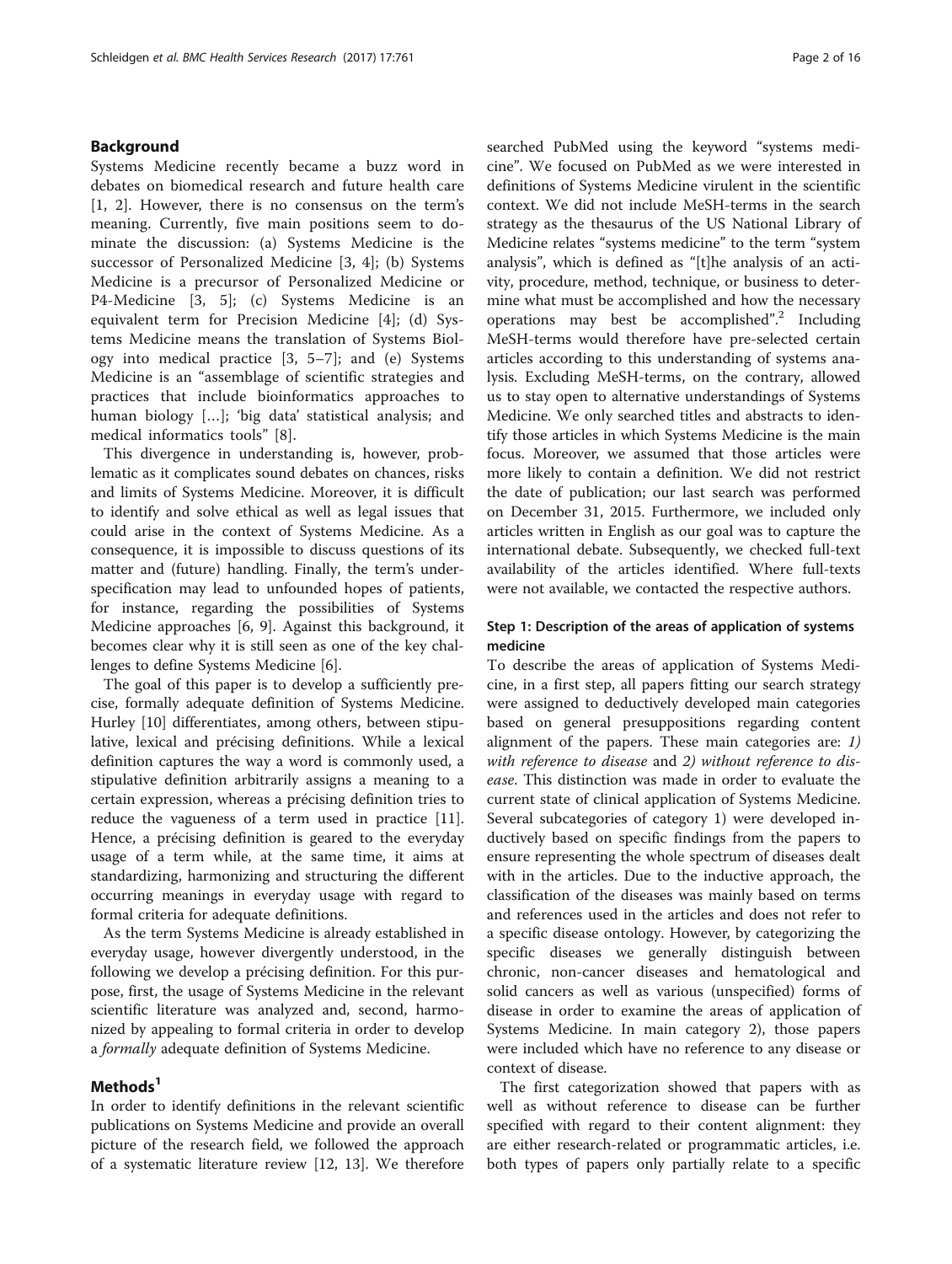context of disease. Accordingly, in a second step, all papers were assigned to the inductively developed main categories A) research context and B) programmatic context based on their content alignment. Category A) includes papers which present own findings or (new) methods in the fields of basic research, clinical research or translational research and/or discuss results of other research projects in these fields. Basic research was defined as research conducted to increase fundamental knowledge and understanding of physical, chemical or functional mechanisms of life processes and diseases, thereby providing the foundation for clinical research. Clinical research was understood as patient-oriented research, conducted with human subjects (or on material of human origin) including inter alia research on mechanisms of human disease, therapeutic interventions, and the development of new technologies as well as epidemiologic and behavioral studies or health services research. Translational research fosters the multidirectional integration of basic research, clinical research, and population-based research applying basic research to human subjects and moving discoveries and knowledge into initial clinical testing. It can be described as mechanism-oriented clinical research that may include laboratory-based research aimed at clarifying mechanisms of disease, developing drugs etc. [\[14, 15\]](#page-14-0). Category B) contains papers which focus on the description of general potentials and challenges as well as expectations and future prospects of Systems Medicine. These include visions of a better or more comprehensive disease understanding and management as well as visions of general possibilities for translation and implementation of Systems Medicine in clinical practice.

In a third step, categories 1) and 2) were crossed with categories A) and B), in order to evaluate the current state of research on Systems Medicine in general as well as in specific contexts of disease.

In a final step, the temporal distribution of publications within the categories 1), 2), A) and B) was examined. The aim thereby was to determine possible trends over time within scientific literature regarding Systems Medicine's areas of application.

### Step 2: Reconstruction of current systems medicine definitions

In order to reconstruct the usage of defining Systems Medicine, two researchers, Christoph Schickhardt and Sebastian Schleidgen, independently screened full-texts of the papers fitting our search strategy for definitions. Included were not only explicit definitions of Systems Medicine, but also text passages containing definitionlike descriptions or characterizations of Systems Medicine. In case their assessments differed, discrepancies were discussed and resolved consensually (thereby

ensuring inter-coder reliability). Subsequently, as a prerequisite for developing a précising definition of Systems Medicine, a data extraction tabloid was developed which puts forward a means/ends-distinction. This decision is based on the following two assumptions: first, medicine is a field of action, in which certain goals or intentions are pursued by applying *certain* means or methods. Against this background, medical applications can be defined by the means they employ to reach *certain* ends [[16\]](#page-15-0). Second, putting forward a means-ends distinction appears to be an adequate way to arrange the multiple semantic elements of Systems Medicine definitions in order to evaluate them regarding their potential for a précising definition of Systems Medicine. Christoph Schickhardt, Sebastian Schleidgen and Henrike Fleischer arranged the definitional elements found in the literature according to the extraction tabloid resulting in a list of ends and means constitutive for the use of the term of Systems Medicine. For instance, from the definition "systems medicine is an emerging discipline that aims to find novel diagnostic markers and therapeutic targets by combining omics with bioinformatics" [\[17](#page-15-0)] there were derived the ends "to find novel diagnostic markers" and "to find therapeutic targets" as well as the means of "combining omics with bioinformatics".

### Step 3: Development of a précising definition of systems medicine

For the purpose of developing a précising definition of Systems Medicine intending to reduce the vagueness of its usage in practice, we referred to six formal criteria for adequate definitions. These criteria are:

- 1. necessity (a definition must be necessary, i.e. there must not exist any well-established term equivalent with its definiens), $3$
- 2. non-circularity (a definition must not be circular, i.e. the definiendum must not appear in the definiens),
- 3. non-redundancy (a definition must not be redundant, i.e. it must not contain any components which are implied by any other of its components),
- 4. consistency (a definition must not be inconsistent, i.e. it must not include any logical contradictions),
- 5. non-vagueness (a definition must not be vague, i.e. the definiens' meaning must be clear), and
- 6. coherence (a definition must be coherent, i.e. its single semantic elements must reciprocally underpin each other so that their combination makes sense and is plausible) [\[10,](#page-14-0) [11,](#page-14-0) [16](#page-15-0), [18](#page-15-0)].

An adequate précising definition has to satisfy all six criteria, i.e. the *whole definition* (its semantic components and their relations) must satisfy them. This is the kind of definition we aim at developing in the following.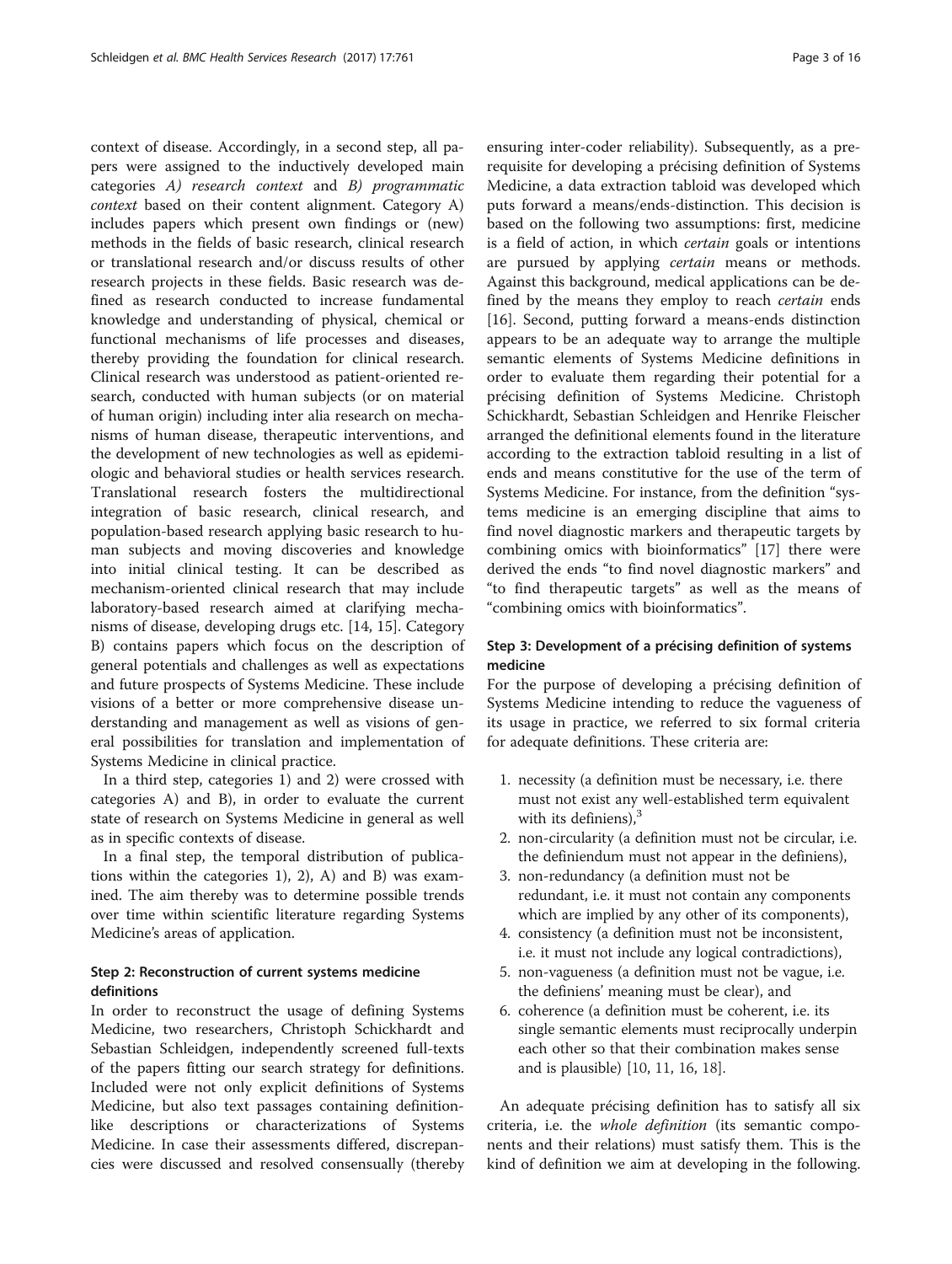In order to develop such a definition, most criteria can be used to assess the single components derived in step 2 before evaluating the whole definition, i.e. to exclude the ends and means found in the literature which are not eligible for a précising definition of Systems Medicine. The criterion of non-circularity (2), for instance, can be applied to single terms like "systems approach", which is not eligible as definitional element of Systems Medicine as the definiens must not contain any central terms of the definiendum. Other criteria like consistency (4) or coherency (6), however, can only be applied to predicative units of meaning. Thus, the criteria  $(2)-(6)$  can be applied to preselect potential components (single terms or predicative units of meaning, respectively) of a précising definition of Systems Medicine.

Accordingly, we applied the criteria to the ends and means of Systems Medicine found in the literature and assigned the remaining ends and means to categories. This does not mean to accept the ends and means identified in this step as ultimately eligible for a précising definition of Systems Medicine. Rather, in view of the criterion of coherence (6), we started an iterative process, compared the ends and means at several stages of our analysis with the goal of establishing a meaningful equilibrium between them and finally approached a précising definition of Systems Medicine.

# Results

#### General results

We identified 185 articles containing the term "systems medicine" in title or abstract. 3 papers were not written in English, but in Chinese, German and Italian, and therefore excluded from further analysis. We screened the remaining 182 articles. 67 contained at least one definition of Systems Medicine and were thus included in steps 2 and 3 of our review (see also Fig. 1).<sup>4</sup>

In our sample, Systems Medicine was first mentioned in 1992 [[19\]](#page-15-0), but the discourse on Systems Medicine did not substantially intensify before 2010/2011. Figure [2](#page-4-0) shows the annual number of papers containing the term "systems medicine" in title or abstract in the period of 1992–2015.

The average growth rate of literature written on Systems Medicine was about 41% per year. This is substantially higher than the annual increment of PubMed's database in the period of 1993–2015, whose average growth rate was 5%.

#### Step 1: Description of the areas of application of systems medicine

The reviewed papers ( $N = 182$ ) were assigned to the two main categories 1) with reference to disease and 2) without reference to specific disease as follows: 77 papers

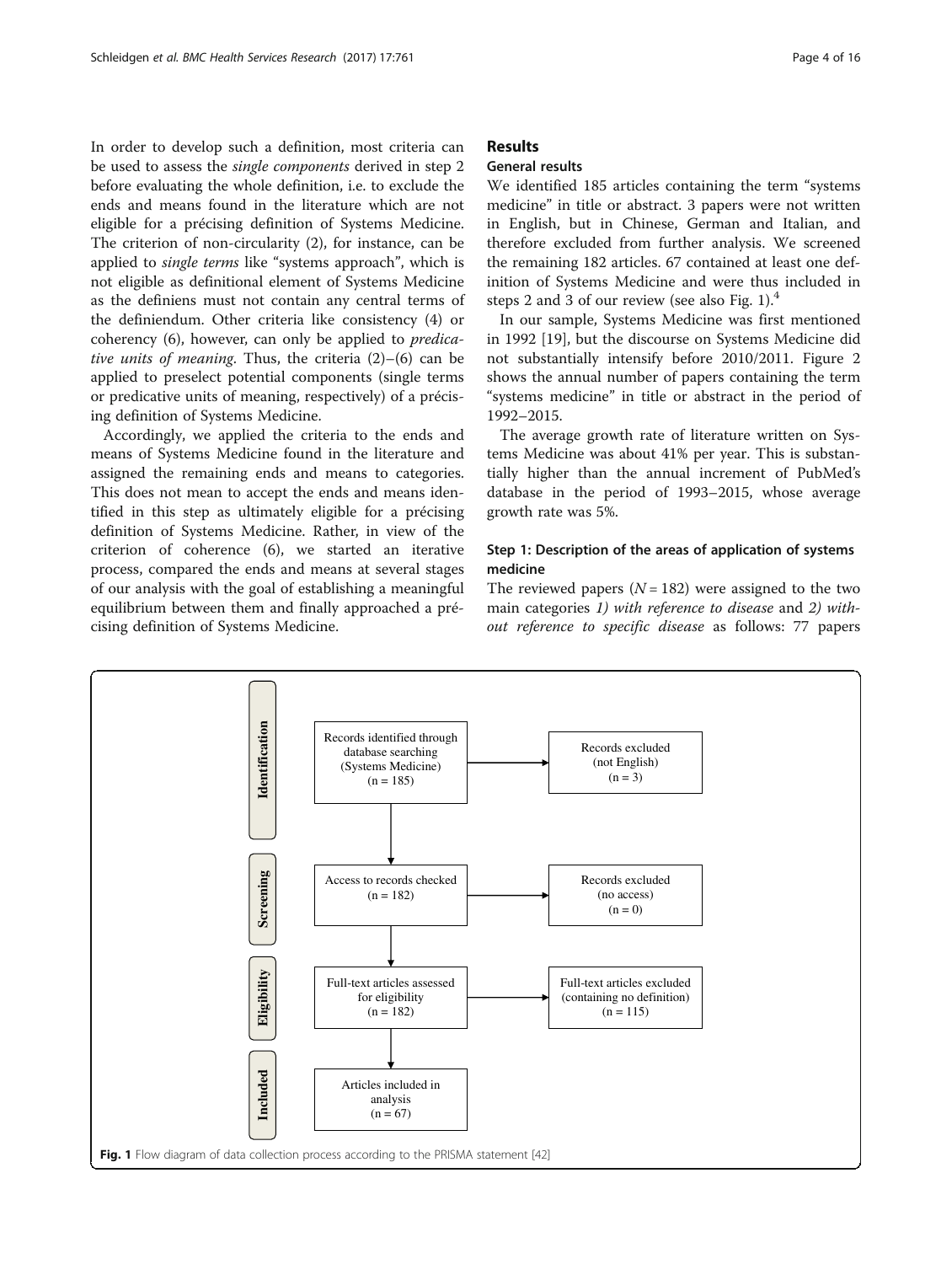<span id="page-4-0"></span>

were assigned to main category 1), 105 papers to main category 2). This frequency distribution shows that 58% of the papers have no reference to specific diseases.

With regard to the specific contexts of disease mentioned in the articles, the literature review reveals that chronic, non-cancer diseases  $(n = 35)$  as well as hematological and solid cancers ( $n = 33$ ) are the most frequent foci of Systems Medicine (see Table 1). The

Table 1 Areas of application of Systems Medicine: frequency distribution  $(N = 182)$ 

|                                                         | A) Research<br>context<br>$(n = 100)$ | B) Programmatic<br>context<br>$(n = 82)$ |
|---------------------------------------------------------|---------------------------------------|------------------------------------------|
| 1) With reference to disease ( $n = 77$ )               | 56                                    | 21                                       |
| Cancer, hematological and solid<br>$(n = 33)$           | 27                                    | 6                                        |
| Chronic, non-cancer diseases ( $n = 35$ )               | 22                                    | 13                                       |
| - Pulmonary and respiratory diseases<br>$(n = 12)$      | 5                                     | 7                                        |
| - Metabolic and nutritional disorders<br>$(n = 7)$      | 6                                     | 1                                        |
| - Psychiatric and behavioral disorders 5<br>$(n = 5)$   |                                       |                                          |
| - Cardiovascular Diseases ( $n = 4$ )                   | 1                                     | 3                                        |
| - Neurological diseases ( $n = 4$ )                     | $\mathcal{P}$                         | $\mathfrak{D}$                           |
| - Gastrointestinal diseases ( $n = 3$ )                 | 3                                     | $\prime$                                 |
| Various types of diseases $(n = 9)$                     | 7                                     | $\mathfrak{D}$                           |
| - Immune disorders $(n = 4)$                            | 4                                     |                                          |
| - Influenza $(n = 1)$                                   | 1                                     |                                          |
| - Traumatic brain injury ( $n = 1$ )                    | 1                                     | 7                                        |
| - Sepsis $(n = 1)$                                      | 7                                     | 1                                        |
| - Allergy $(n = 1)$                                     | 7                                     | 1                                        |
| - Musculoskeletal Diseases $(n = 1)$                    | 1                                     | 7                                        |
| 2) Without reference to specific disease<br>$(n = 105)$ | 44                                    | 61                                       |

subcategory chronic, non-cancer diseases includes a variety of diseases. Pulmonary and respiratory diseases  $(n =$ 12), metabolic and nutritional disorders ( $n = 6$ ), psychiatric and behavioral disorders ( $n = 5$ ) are examined particularly frequently. The third subcategory various types of diseases includes papers not specifying the examined diseases as chronic or non-chronic. It consists of 9 papers. Within this subcategory, immune disorders  $(n = 4)$  are investigated most frequently. Overall, the frequency distribution of the papers shows that with regard to a single context of disease, Systems Medicine currently is most frequently focused on cancer research. With regard to content alignment, 100 papers were assigned to category A) research context, 82 articles to category B) programmatic context. Category A) includes 56 papers with reference to disease, 44 papers without reference to specific disease, which means that almost half of the research-related papers do not refer to a specific disease. Furthermore there are some disease-related articles  $(n = 21)$ , which do not present or discuss findings or (new) methods of Systems Medicine and thus are classified as programmatic. Of all papers allocated to category B) programmatic context, 61 papers have no reference to disease. All articles in category B) are formulated in a very general manner meaning they are not related to any specific research methods or findings. Several papers are of a more advertising nature, others have a more basic informative intent.

Table 1 depicts the frequencies of papers assigned to categories 1) and 2), A) and B) as well as the resulting frequencies from crossing the categories:

The temporal distribution of papers indicates that there are no major scientific changes regarding thematic focus. Focusing on the articles published within the last five years, we found that the number of papers increased in all four categories approximately to the same extent. The same holds for the crossed categories.<sup>5</sup>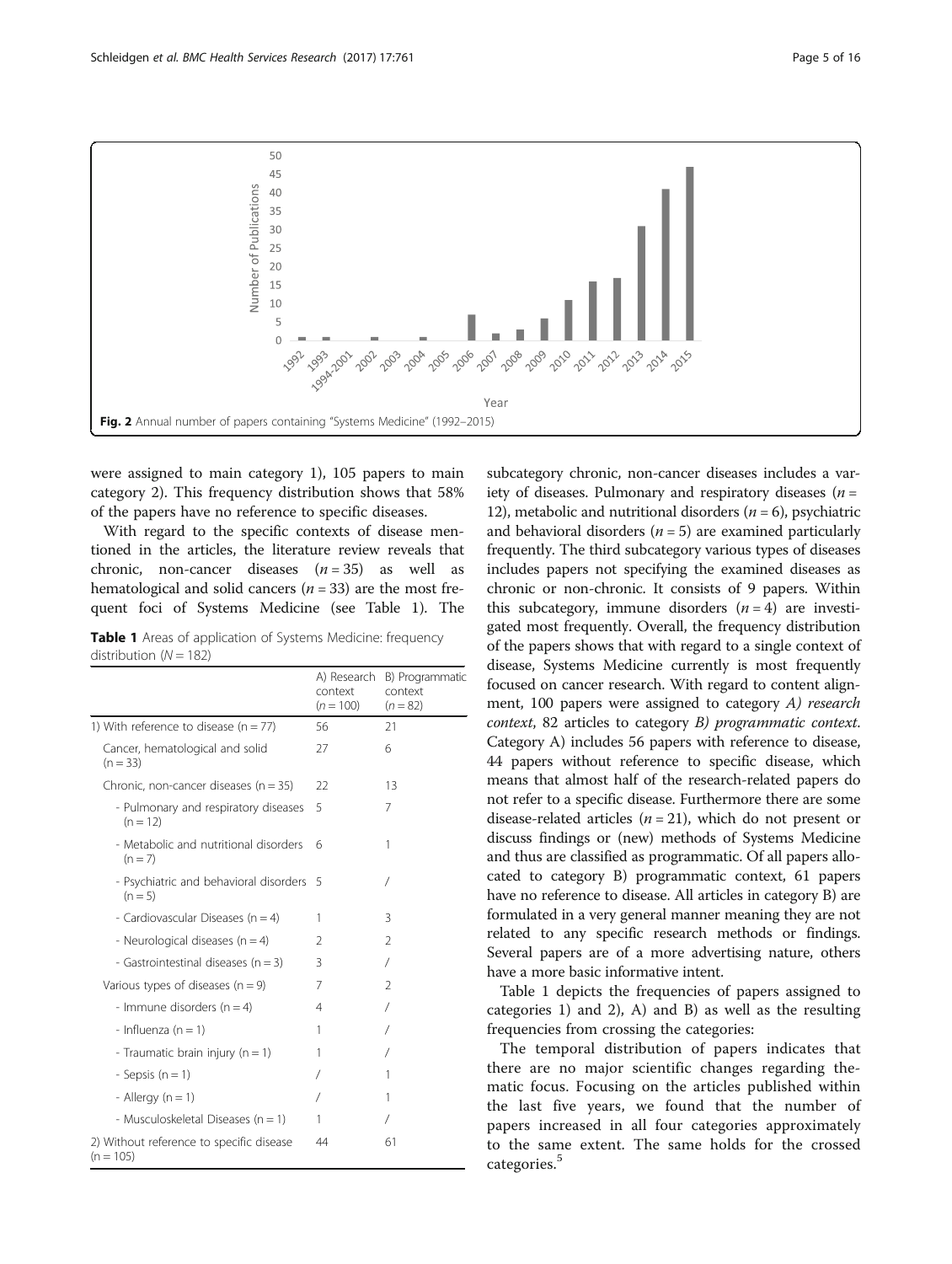#### Step 2: Reconstruction of current systems medicine definitions

There seems to be no consensus on the meaning of Systems Medicine. In the 67 papers containing definitions of Systems Medicine or definition-like text passages,<sup>6</sup> we found 98 definitions with 114 means and 132 ends, depicted in Tables 2 and  $3<sup>7</sup>$  We did not carry out a word-by-word analysis to find out the semantic overlap of all definitions and definitions-like text passages found in the literature. This would have been outside our approach which aimed to analyze all definitions and definition-like-text passages by way of building inductive categories and the applying the six formal criteria to the single elements. Furthermore, we did not seek for a consensus definition.

#### Step 3: Development of a précising definition of systems medicine

After applying our criteria (2)–(6) for determining the adequacy of definitions (non-circularity, non-redundancy, consistency, non-vagueness, and coherence) to the ends of Systems Medicine found in the literature and excluding all ends not meeting the criteria,<sup>8</sup> we inductively assigned the remaining ends to the following preliminary categories $^9$ :

- End i) Improving Participation
- End ii) Improving Prediction
- End iii) Improving Prevention
- End iv) Improving Stratification
- End v) Improving Treatment
- End vi) Improving Diagnostics
- End vii)Modelling
- End viii) Improving Understanding of Disease/ Pathologies/Health States
- End ix) Innovative Approach to Drug Discovery
- End x) Finding Novel Therapeutic Targets
- End xi) Discovering New Diagnostic and Prognostic Biomarkers
- End xii)Re-Defining Clinical Phenotypes
- End xiii) Improving Health Care
- End xiv) Achieving better Population Health

Categories Ends ii) (Improving Prediction), iii) (Improving Prevention), v) (Improving Treatment) and vi) (Improving Diagnostics) are classical ends with regard to improving health care. Accordingly, we assigned them to category End xiii) (Improving Health Care). Categories End x) (Finding Novel Therapeutic Targets), xi) (Discovering New Diagnostic and Prognostic Biomarkers) and xii) (Re-Defining Clinical Phenotypes) were subsumed under category End iv) (Improving Stratification). With regard to category End x) (Finding Novel Therapeutic Targets), this decision followed the insight that it is a particular goal of

#### Table 2 Means of Systems Medicine in the literature

combines systems biology and pathophysiological approaches to translational research, integrating various bio-medical tools and using the power of computational and mathematical modelling using molecular and dynamic parameters

#### inferred models

incorporating genomic information (genomic medicine) along with appropriate biological and computational tools for data interpretation

leverages systems biology for clinical application

information and communication technologies, and the conceptual framework of complex system studies

shedding light in multiple research scenarios, ultimately leading to the practical result of uncovering novel dynamic interaction networks that are critical

clinical and molecular know-how

scrutinizing overall molecular network interactions, rather than individual molecules

an implementation of Systems Biology in the Medical disciplines implies the establishment of a connection between a molecularcentered to a patient-centered world, through an organ-centered intermediate layer. This mapping requires the extensive use of computational tools such as statistical, mathematical and bioinformatical techniques

through a shifting paradigm, starting from a cellular, toward a patient centered framework. According to this vision, the three pillars of SM are Biomedical hypotheses, experimental data, mainly achieved by Omics technologies and tailored computational, statistical and modeling tools. The three SM pillars are highly interconnected, and their balancing is crucial

is deeply related to complex networks: it involves a systemic view of the organism where the various building elements are considered in their interplay

with all of a patient's medical data being computationally integrated and accessible to functionally interpret omics and big data incorporating a range of personalized data including genomic, epigenetic, environmental, lifestyle and medical history To achieve these goals, precision medicine aims to develop computational models that integrate data and knowledge from both clinic and basic research to gain a mechanistic understanding of disease

Systems medicine analyzes the dynamic data cloud that surrounds each patient and uses this

rely on data as the primary modeling material, not knowledge which purports to design multiscale mathematical disease models

is concerned with the network of molecular interactions that define biological processes. Additionally, disease states are viewed as a perturbation of these molecular networks

amalgamates systems biology techniques with medical treatment decision-making, where information from many biological measurements is combined and analysed for complex patterns of change.

Systems medicine is not simply the application of systems biology in medicine; rather, it is the logical next step and necessary extension of systems biology with more emphasis on clinically relevant applications. Building on the success of systems biology, systems medicine is defined as an emerging discipline that integrates comprehensively computational modeling, 'omics data, clinical data, and environmental factors

utilizes all types of nonlinear information

where traditional model-driven experiments are informed by data-driven models in an iterative manner

molecular fingerprints resulting from biological networks perturbed by the disease will be used

the use of network-based models of biological process combined with the information on the patient, mainly of molecular origin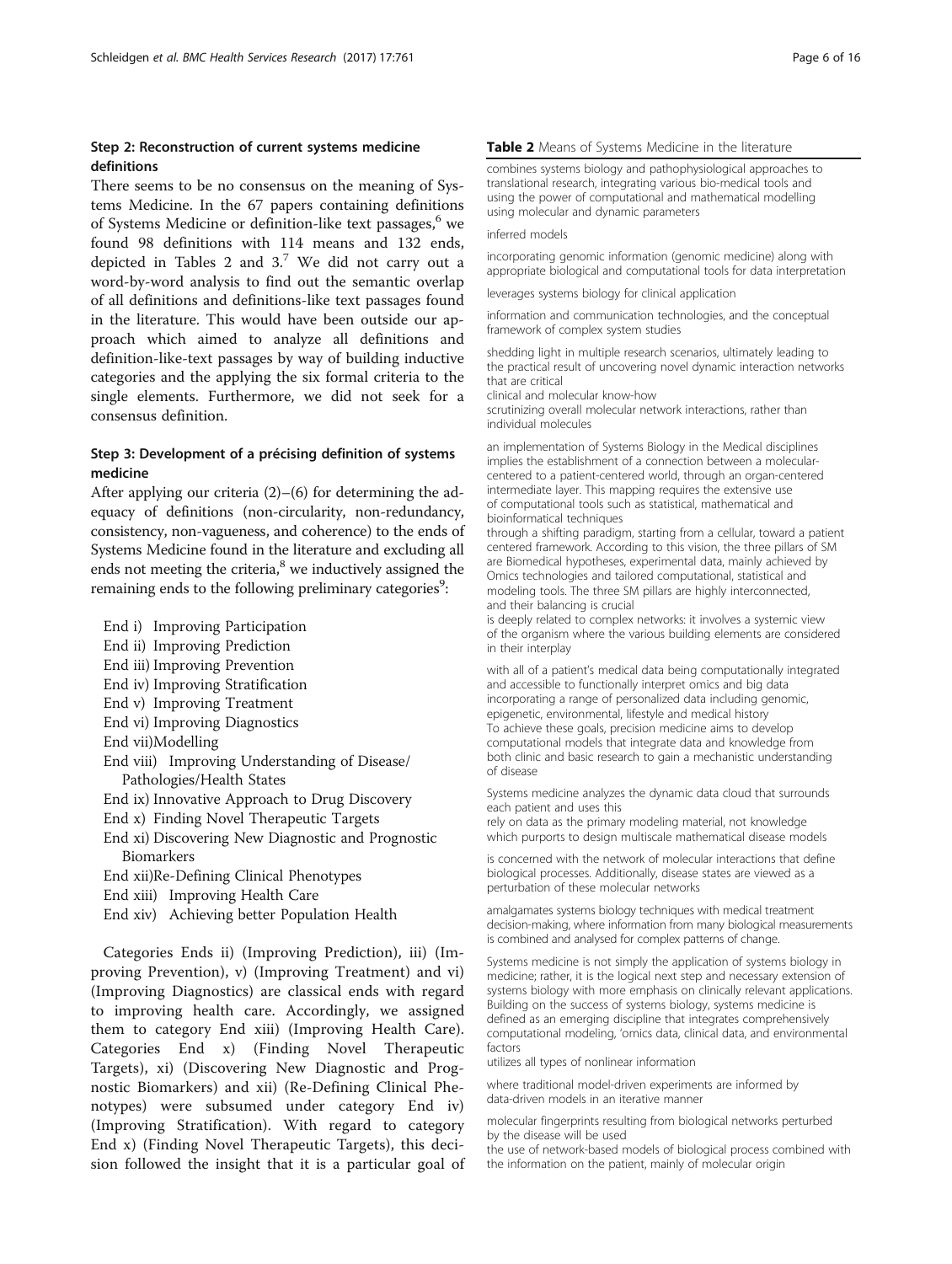#### Table 2 Means of Systems Medicine in the literature (Continued)

integrates physiopathology, network biology and molecular variations through stratification of patients and diseases

data are collected from all the components of the immune system, analyzed and integrated

embraces this paradigm [Systems Biology]

- a) taking advantage and emphasizing information and tools made available by the greatest possible spectrum of scientific disciplines
- b) standardization, information, integration, monitoring and personalization

application of systems biology to medical research and practice

analyzing the interactions between the different components within one organizational level (genome, transcriptome, proteome), and then between the different levels

combining omics with bioinformatics, as well as functional and clinical studies

representing all the available knowledge on the disease of interest with a mathematical symbolism allowing generation and testing of hypotheses through computational simulation and experimental validation

integrate a variety of data at all relevant levels of cellular organisation with clinical and patientreported disease markers, using the power of computational and mathematical modelling

applies the perspective of SB [Systems Biology] to the study of disease mechanisms

- a) network-based approach to analysis of high-throughput and routine clinical data to predict disease mechanisms to diagnoses and treatments
- b) interdisciplinary approach that integrates research data and clinical practice and others view it as fusion of systems biology and bioinformatics with a focus on disease and the clinic
- c) high-precision, mathematical model of variables from different genomic layers that relate to clinical outcomes such as treatment response
- a) interdisciplinary approach that integrates data from basic research and clinical practice
- b) close integration of data generation with mathematical modeling
- c) development of concepts, methods and tools that support the integration of organizational levels
- a) interdisciplinary effort
- b) applies the tools and concepts from systems biology and addresses complexity in two key ways. First, systems medicine uses molecular diagnostics to stratify patients and diseases
- c) applying a network-level view of disease
- d) identifying important functional and regulatory modules within these networks
- e) by analyzing and targeting hubs—the most highly interconnected nodes—within these regulatory networks, and enzymatic activity in metabolic networks
- a) iterative and reciprocal feedback between data-driven computational and mathematical models as well as model-driven translational and clinical investigations
- b) specific but large and static data sets acquired across multiple modalities are used

based on theoretical methods and high-throughput "omics" data

- a) statistical and computational analysis of metabolic, phenotypic, and physiological data
- b) application of computational and statistical approaches to support clinical decisions
- a) tools for data integration

#### Table 2 Means of Systems Medicine in the literature (Continued)

b) sophisticated measurement of molecular moieties

united genomics and genetics through family genomics

different specific complex factors are important in disease management and that these factors need to be incorporated in some meaningful way

standardization of data

integrating experiments in iterative cycles with computational modeling, simulation, and theory

- a) identifying all the components of a system, establishing their interactions and assessing their dynamics – both temporal and spatial – as related to their functions
- b) utilizes all types of biological information DNA, RNA, protein, metabolites, small molecules, interactions, cells, organs, individuals, social networks and external environmental signals – integrating them

the fully implementation of which requires marrying basic and clinical researches through advanced systems thinking and the employment of high-throughput technologies in genomics, proteomics, nanofluidics, singlecell analysis, and computation strategies in a highly-orchestrated discipline

using the power of computational and mathematical modeling

using knowledge of their molecular components must exploit more limited data sets, arising from multiple open-ended investigations upon highly heterogeneous patient populations in conjunction with vast amounts of poorly correlated published results. Hence, systems medicine must proceed on the basis of existing, highly heterogeneous data and not on the basis of homogeneous datasets arising from specifically targeted investigations.

companion molecular diagnostics for personalized therapy the mounting influx of global quantitative data from both wellness and diseases, which requires new strategies, both scientific and organizational

by determining the links between genotypes, phenotypes and environmental factors (e.g. diet and exposure to toxins) by analysing its different constituents

emphasizes the role of systems biology in medical/clinical applications With the advent of new technologies, the "omics" explosion (i.e., next generation sequencing) and the induced changes from data-poor to data-rich applications (for instance related to high-content imaging, physiology, and structural biology) have established the necessity of a systems approach (Noble, 2008

Systems medicine represents a mosaic of distinct and interconnected micro-systems

originated by a variety of information sources and consequently characterized.

leverages complex computational tools and high-dimensional data the effective use of petabytes of data, which necessitates the development of both new types of tools and a new type of physician—one with a grasp of modern computational sciences, "omics" technologies, and a systems approach to the practice of medicine systems biology

This proposed holistic strategy involves comprehensive patient-centered inte

grated care and multi-scale, multi-modal and multi-level systems approaches

Rather than studying each disease individually, it will take into account their intertwined gene-environment, socio-economic interactions and co-morbidities that lead to individual-specific complex phenotypes. based on a robust and extensive knowledge management infrastructure that contains individual patient information.

It will be supported by strategic partnerships involving all stakeholders, including general practitioners associated with patient-centered care. This systems medicine strategy, which will take a holistic approach to disease It uses the power of computational and mathematical modeling].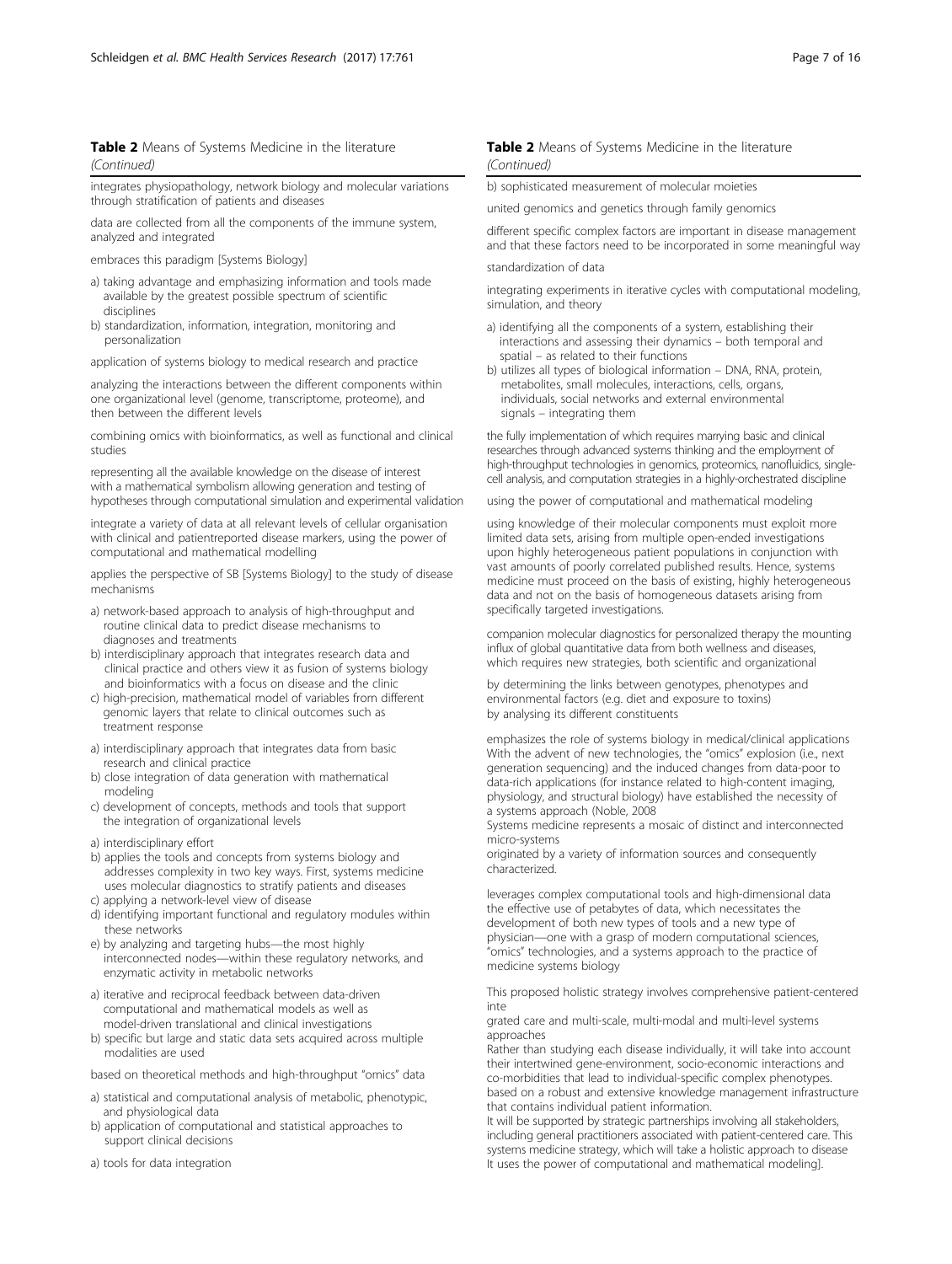#### Table 2 Means of Systems Medicine in the literature (Continued)

takes a holistic view of health and disease through integrated care using multidisciplinary and teamwork approaches centered in primary and community

Understanding the unique events in an individual's life as influencing the development of illness and disease appears to be the key to what is emerging under the names of 'personalized medicine' and 'systems medicine'.

Personalized medicine presupposes systems biology and complexity sciences, […]

Systems biology and medicine focuses on deciphering mechanisms at multiple levels, reconstructing networks in cells, tissues and organs, measuring and predicting phenotypes, building quantitative models that describe and simulate normal and pathological physiological functions, and then testing the validity of these models and predictions experimentally.

exploration of tumor microenvironment2,15 and of a more global approach to link individual tumors with their multiple host variables,including heritable causal mutations, environmental exposures and lifestyle,

the elucidation of drug targets, an important step in the search for new drugs or novel targets for existing drugs. Incorporating multiple biological information sources is of essence

applicable methodology tool, systems biology.

Systems medicine, the translational science counterpart to basic science's systems biology, is the interface at which these tools may be constructed

[...] systems medicine is the coupling of systems science with medical treatment decision-making.

systems medicine approaches focus on the dynamic interactions among multiple factors that affect complex diseases, such as diabetes, coronary artery disease and cancers1. The increasing availability of powerful high-throughput technologies, computational tools and integrated knowledge bases, has made it possible to establish new links between genes, biologic functions and human diseases, providing the hallmarks of systems medicine, including signatures of pathology biology, and links to clinical research and drug discovery.

Holistic systems biology methodologies through the construction of integrated biomolecular networks.

The knowledge of network dynamics through in vitro experimental perturbation and modeling allows us to determine the state of the networks, to identify molecular correlates, and. The transformation in biology through systems biology

The central premise of systems medicine is that clinically detectable molecular fingerprints resulting from disease-perturbed biological networks will be used to detect and stratify various pathological conditions. Disease associated molecular fingerprints will eventually be used to group individuals into sub-populations based on variations in genetic makeup of the population that affects disease progression. The key to this revolution lies in harnessing the power of network models of core biological processes learned through systems biology methods, combined with vast amounts of diverse molecular information generated from patient samples.

depends on our ability to: 1) precisely infer network state from the results of assessing the levels of a panel of informative, diagnostic biomarkers in the blood, and 2) specifically manipulate a network to avoid or revert the pathology.

the application of our understanding of the integrated dynamical responses of various molecular networks that determine the critical states of the body.

the therapeutic component of systems medicine then, in which we infer network states from biomarker measurements

the application of systems biology

incorporates the complex biochemical, physiological, and environmental interactions that sustain living organisms.

#### Table 2 Means of Systems Medicine in the literature (Continued)

incorporates interactions between all components of health and disease. A key feature of systems medicine is that existing networks, through dynamic (time-dependent) interactions, manifest "emergent properties" that define the whole and that these properties are not simply the sum of the features of its component parts.

by integrating all levels of quantitative functional, structural, and morphological information into a coherent model. It investigates the physiological network of diseases from gene to organ systems

via an integrative approach that includes clinical examinations, experimental modeling and in-silico simulation. by integrating all levels of quantitative functional, structural and morphological information into a coherent model.

Systems medicine is an emerging concept that acknowledges the complexity of a multitude of non-linear interactions among molecular and physiological variables.

Under this new paradigm, rather than a collection of symptoms, diseases are seen as the product of deviations from a robust steady state compatible with life.

the incorporation of mathematics and physics to the more classical arsenal of physiology and molecular biology with which physicians are trained today.

modern efforts of stratification to base therapeutic measures on novel targets, i.e. targets identified through methods of molecular specification [\[20](#page-15-0)–[22](#page-15-0)]. A similar point can be made for categories End xi) (Discovering New Diagnostic and Prognostic Biomarkers) and xii) (Re-Defining Clinical Phenotypes): it is a declared goal of activities to improve stratification (for instance through so called Personalized, Individualized or Precision Medicine approaches), to stratify diseases into smaller subgroups by using (new diagnostic and prognostic) biomarkers [[16, 23\]](#page-15-0). Another goal of stratification, which is particularly associated with the molecular approach of Personalized Medicine, is to re-interpret clinical phenotypes, e.g. through a new specification and classification of tumors on a molecular basis [[24\]](#page-15-0). These considerations left us with the following categories of Systems Medicine ends:

End a) Improving Participation

- End b) Improving Stratification
- End c) Modelling
- End d) Improving Understanding of Diseases/ Pathologies/Health States

End e) Innovative Approach to Drug Discovery

End f) Improving Health Care

End g) Achieving better Population Health.

In a next step, we applied our criteria  $(2)$ – $(6)$  (non-circularity, non-redundancy, consistency, non-vagueness, and coherence) to the means found in the literature on Systems Medicine and excluded all means not meeting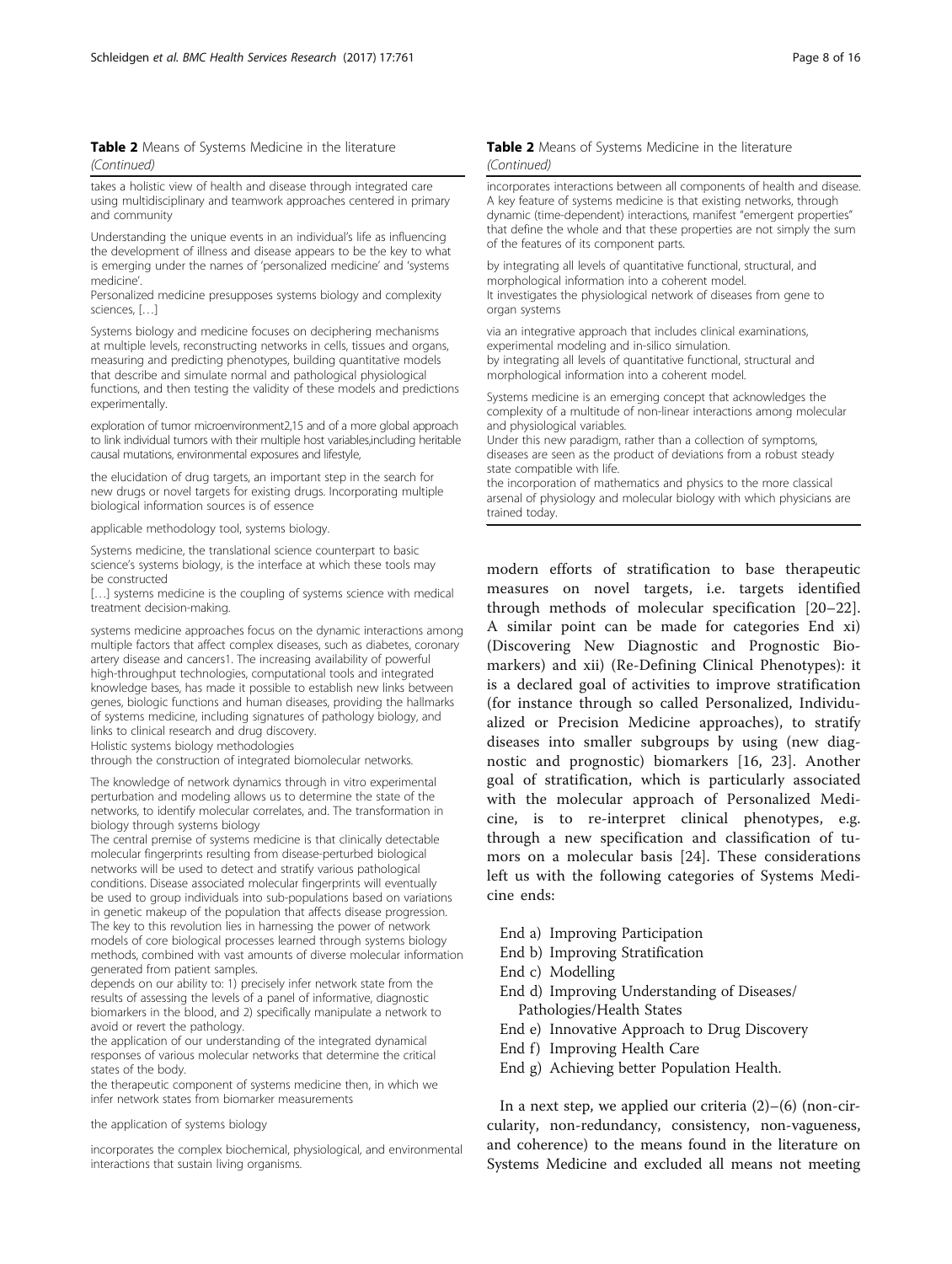#### <span id="page-8-0"></span>Table 3 Ends of Systems Medicine in the literature

enables the personalization of diagnosis, prognosis and treatment helps to re-define clinical phenotypes to discover new diagnostic and prognostic biomarkers to guide the design of new clinical trials

accurately predict sensitivity of an individual tumor to a drug or drug combination

to generate genomics informed personalized therapeutic regimes with higher efficacy

assist in designing personalized cancer therapy treatments with expected effectiveness significantly higher than current standard of care approaches

to deliver P4 and precision medicine in the future. This will enable introduction of individualized tailored prevention and/or treatment strategies

to understand the critical points of health maintanance and prevent disease development

to aid understanding of the nonpulmonary determinants of heterogeneity in the common and debiliating condition of chronic obstructive pulmonary disease (COPD)

identify clinically important molecular targets for diagnostic and therapeutic measures against such a condition influencing the course of medical conditions to produce exquisite datasets that are employed to generate pathway models and treatment and will hopefully directly contribute to stratified medicine en-route to personalized healthcare The application of systems biology for more effective and clinically applicable research outcomes

links disease-associated genes to the phenotypes they produce, a key goal within systems medicine.

a particular attention to clinical applications, including clinical Bioinformatics and the discrimination of pathological states and related morbidities and comorbidities

extension of Systems Biology to Clinical-Epidemiological disciplines

identify new patterns in the pathogenesis, diagnosis and prognosis of chronic diseases

to achieve a shift to future healthcare systems with a more proactive and predictive approach to medicine, where the emphasis is on disease prevention rather than the treatment of symptoms. The individualization of treatment for each patient will be at the centre of this approach to facilitate their application [of omics and big data] to healthcare provision

the aim is to treat every patient as an individual case inform rational therapy design for each patient thereby facilitating personalized treatment decisions

to derive "actionable possibilities" that can improve wellness or avoid disease for each patient.

predictive, preventive, personalized, and participatory medicine developing new diagnostic and therapeutic reagents to terminate a disease trajectory for each individual early, returning them to wellness aims at predicting the course of a disease in a given patient and how far it can be altered by available therapies the prediction of benefit–risk for a single subject, a group, or a population

the application of systems biology to medicine concerned with the complex network interplay of a biological unit and represents injury and illness as a perturbation to the network

aims to offer new approaches for addressing the diagnosis and treatment of major human diseases uniquely, effectively, and with personalized precision

to model and predict disease expression (the pathophenome). Systems medicine integrates basic research and clinical practice, and emphasizes translational and clinical research

highly comprehensive and integrative

aims to offer a powerful set of methodologies to improve our understanding of disease pathogenesis and to design personalized therapies to address the complexity of human diseases

the clinical application of Systems Biology approaches to medicine

#### Table 3 Ends of Systems Medicine in the literature (Continued)

to detect and stratify various pathological conditions providing novel insights into the mechanisms of various diseases, such as diabetes and obesity, overcoming the current limitations of disease complexity

- a) to generate a mathematical model that describes or predicts the response of the system to individual perturbations
- b) interdisciplinary approach that systematically describes the complex interactions between all parts of a biological system, with a view to elucidating new biological rules capable of predicting the behavior of the biological system

adaptation and extension of Systems Biology

aimed at improving risk prediction and individual treatment respecting ethical and legal requirements

to find novel diagnostic markers to find novel therapeutic targets

innovative approach to complex diseases understanding and drug discovery

enable the understanding of the mechanisms, prognosis, diagnosis and treatment of disease

improving the diagnostic process, disease management, and outcomes

- a) gain a translational understanding of the complex mechanisms underlying common diseases
- b) to address the problem that a disease is rarely caused by malfunction of one individual gene product, but instead depends on multiple gene products that interact in a complex network
- c) natural extension of, or is complementary to, current models for clinical decision-making
- a) improve our understanding and treatment of diseases
- b) further development of systems biology and bioinformatics towards applications of clinical relevance
- c) to derive a mechanistic understanding of pathologies, prophylaxy and support of therapy optimization
- d) develop interfaces between the computational and mathematical frameworks used in systems medicine

a) integrate molecular, cellular, tissue, organ,

and organism levels of function into computational models that facilitate the identification of general principles. Systems medicine adds a disease focus.

- b) to better characterize and understand disease complexity
- c) to create disease networks
- d) overcome current limitations in drug discovery
- e) network-based approaches will be able to explore the effects of various drugs in mathematical models

a better understanding of cellular and molecular networks as key pathogenic elements of human diseases

- a) implementation of Systems Biology approaches in medical concepts, research and practice
- b) to construct computational models for the dynamic prediction of disease progression or response to treatment at a personal level

application of the systems biology approach to disease-focused or clinically relevant research problems

- a) provide a conceptual and theoretical framework
- b) practical goal is to provide physicians the tools necessary for harnessing the rapid advances in basic biomedical science into their routine clinical arsenal
- c) to provide the tools to take into account the complexity of the human body and disease in the everyday medical practice
- to answer clinical questions
- a) clinical decision making is supported
- b) integrated study of system level metabolic, phenotypic, and physiological changes in response to disease processes or therapies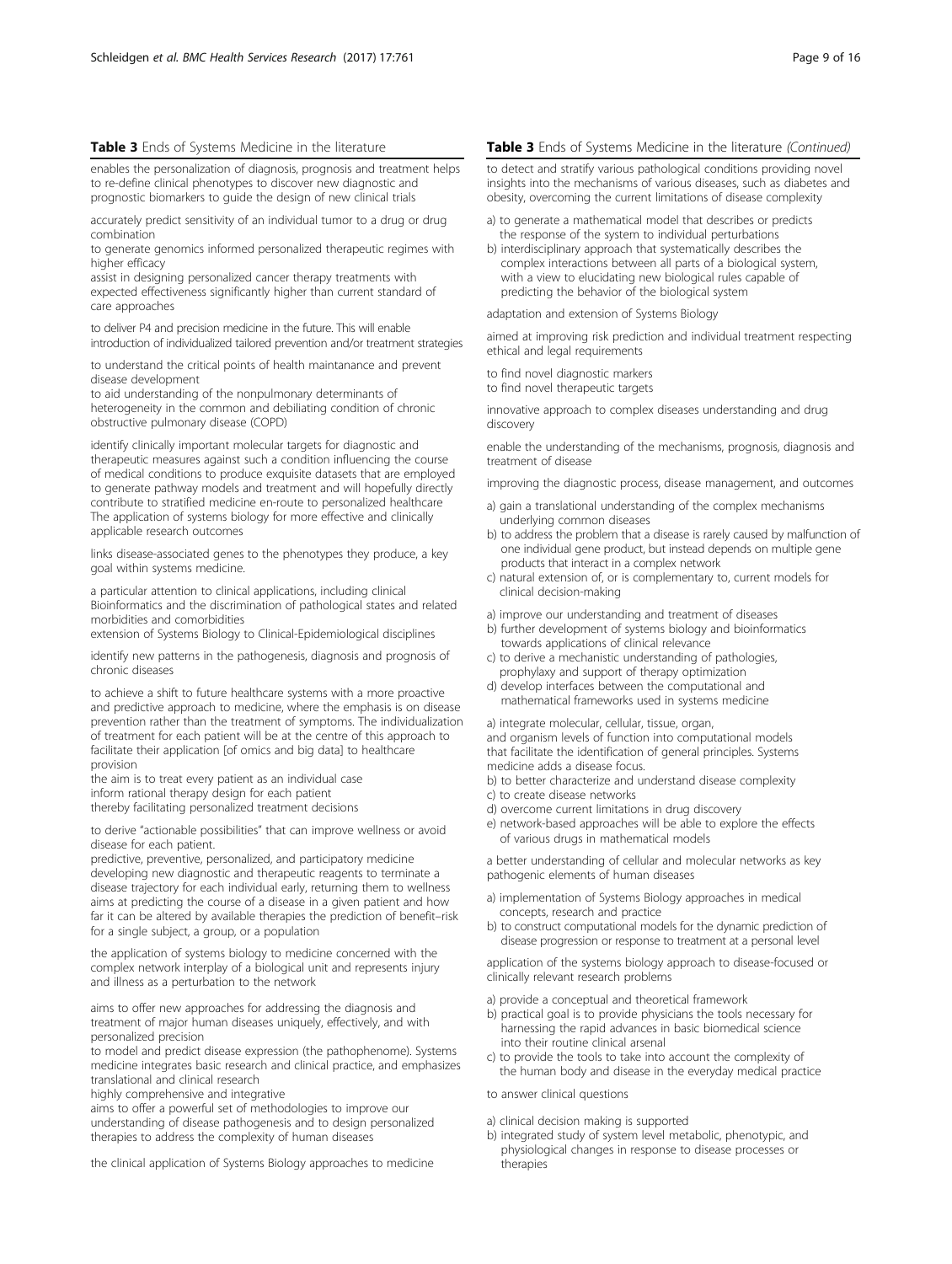#### Table 3 Ends of Systems Medicine in the literature (Continued)

application of systems biology in a clinical context

not the mere translation of the terminology from computer and life sciences to the medical field

- a) dedicated to deciphering the control mechanisms existing within model organisms such as yeast b) Systems models of disease
- more readily identify disease genes

treatment selection and delivery

- a) application of a systems biology approach in medical research and clinical practice
- b) to intervene at an early stage to prevent the occurrence and reduce the suffering of the effects of disease, in contrast to chiefly targeting reactive measures only following the occurrence of disease
- c) embraces and includes programs such as P4 medicine and personalized medicine
- d) data integration from omics to the clinic
- a) extension of systems biology
- b) carries this approach forward into a disease-oriented era

application of systems biology approaches to medical research and medical practice

application of systems biology to the challenge of human disease

- a) a systems approach to health and disease
- b) to lead to predictive and actionable models for health and disease

predictive, preventive, personalized, and participatory (P4) medicine translational systems medicine

to integrate a variety of biological/medical data on all relevant levels of cellular organization, to enable an understanding of the pathophysiological mechanisms, prognosis, diagnosis and treatment of disease to represent signs and symptoms of diseases in multi-level computational models of cells, tissues, organs, organ systems and even organisms the application of systems biology approaches to medical research and medical practice molecular) systems biology in medicine

to reconstruct organs and organisms to determine clinical behaviours and interventions

a holistic approach to medicine (systems medicine), that could benefit patients and society

is shaping up a transformational paradigm in medicine we termed predictive, preventive, personalized, and participatory (P4) medicine to enable bringing this revolution in medicine to patients and to the healthcare system.

The reconstruction of such biological network models, the combination of these models with omics data and their application to specific medical questions are often referred to as systems medicine.

a better understanding of the structure and function of the human genome and its associations

helps to understand the behaviour of the human body at all levels of organization

it offers the prospects of modelling complex diseases, establishing novel diagnostic and therapeutic techniques, identifying new drug targets, developing a system-orientated drug design strategy and eventually achieving effective personalized medicine

not to be caught in the data deluge.

allowing to infer the macro-systems dynamics and produce elements of synthesis such as signatures and profiles

an application of systems biology approaches to biomedical problems in the clinical setting,

to derive personalized assessments of disease risk more effective individualized diagnosis, prognosis, and treatment options the

#### Table 3 Ends of Systems Medicine in the literature (Continued)

foundation for a practice of systems medicine in the future that will be predictive, personalized, preventive, and participatory

Systems or 'P4' medicine offers a grand vision for achieving better population health. The four Ps - predictive, preventive, personalized and participatory - invoke a patient-centered approach that prioritizes health promotion over disease treatment

to tackle NCDs as a common group of diseases. for predictive, preventive, personalized and participatory (P4) medicine designed to allow the results to be used globally, taking into account the needs and specificities of local economies and health systems. Systems medicine is the application of systems biology to medical research and practice.

to integrate a variety of data at all relevant levels of cellular organization with clinical and patient-reported disease markers.

to enable understanding of the mechanisms, prognosis, diagnosis and treatment of disease.

It involves a transition to predictive, preventive, personalized and participatory (P4) medicine, which is a shift from reactive to prospective medicine that extends far beyond what is usually covered by the term personalized medicine

to tackle all components of the complexity of NCDs so as to understand these various phenotypes and hence enable prevention (Box 2), control through health promotion and personalized medicine, and an efficient use of health service resources

The main goal of systems medicine is to provide predictive models of the pathophysiology of complex diseases as well as define healthy states.

Understanding drugs and their modes of action for improving the accuracy of drug target prediction

new strategies capable of integrating all known information about the elements that make up the reality called asthma, thus offering a detailed mapping of its complexity.

[…] systems medicine, as a translationally relevant extension of systems biology

promise to provide the foundation for such prospective medicine

to derive new disease treatment approaches to reverse the pathology or prevent its progress into a more severe state through the manipulation of network states

This general approach, including diagnostics and therapeutics, is becoming known as systems medicine.

will enable a new medical discipline – systems medicine intervene to halt and reverse the networks progress into an undesired state

to the prevention of, understanding and modulation of, and recovery from developmental disorders and pathologic processes in human health

systems medicine emphasizes that the essential purpose and relevance of models is translational, aimed at diagnostic, predictive, and therapeutic applications.

systems medicine aims to discover and select the key factors at each level and integrate them into models of translational relevance, which include measurable readouts and clinical predictions.

tries to understand perturbed physiological systems and complex pathologies in their entirety

an integrative and systemic approach for the diagnosis, therapy, and prevention of diseases

with four main goals — predictive, preventive, personalized, and participative medicine (P4 medicine).

to understand perturbed physiological systems and complex pathologies in their entirety

geared towards obtaining clinical impact with both diagnostic and therapeutic end points.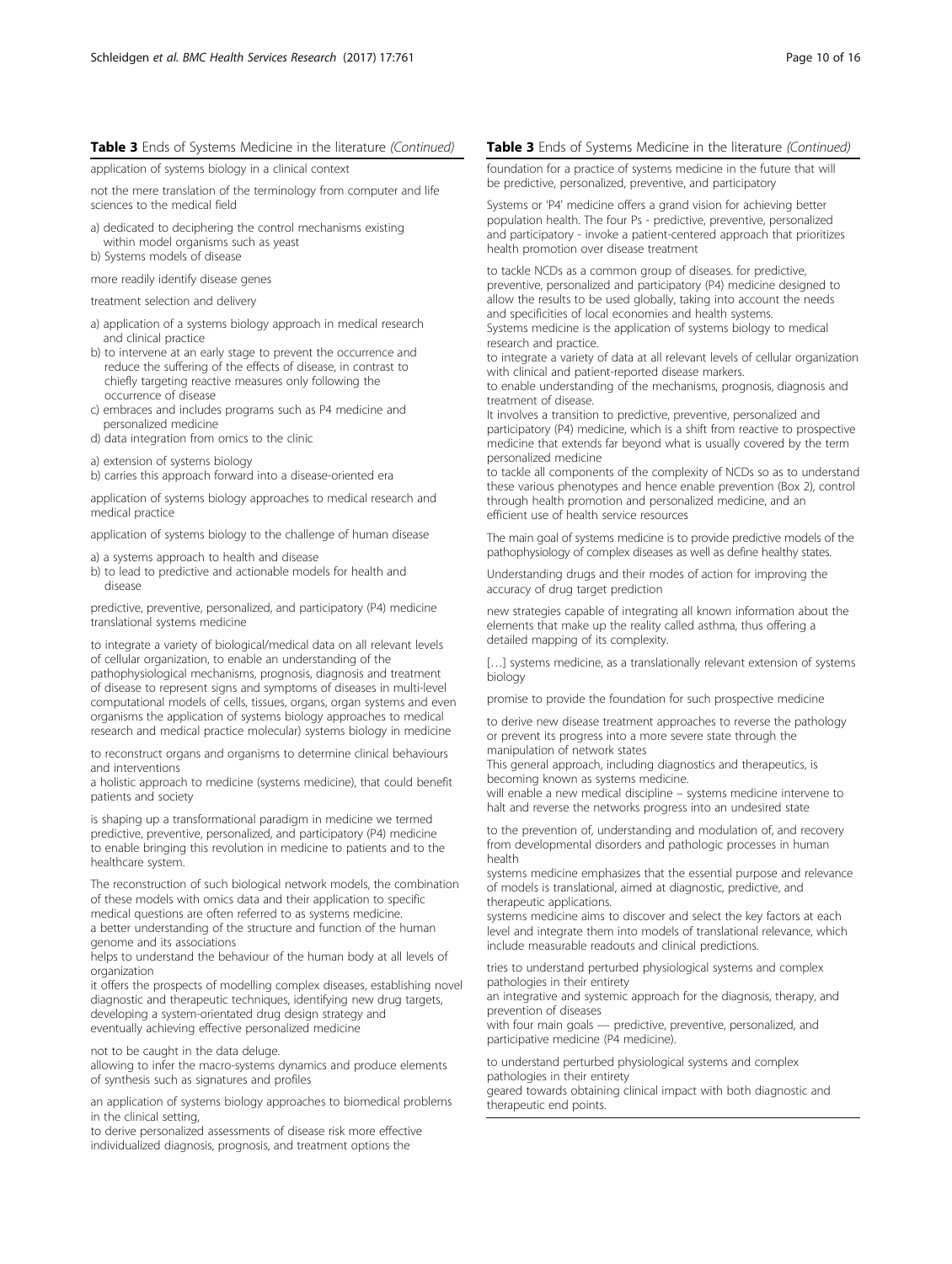the criteria.<sup>10</sup> Subsequently, we inductively derived ten categories from the remaining means $11$ :

Means i) Application of Systems Biology to Medical Research and Practice Means ii) Data Integration Means iii) Modelling Means iv) Networks Means v) Bioinformatics/Computer Tools/ Computational Analysis Means vi) Addressing Complexity Means vii)Stratification Means viiiHolistic Approach Means ix)Understanding of Illnesses/Diseases Means x) Experimental Validation/Experimental Examination

A closer look revealed that some of these categories do not depict adequate means of Systems Medicine and thus have to be excluded. First, as regards category Means iv) (Networks), it has to be stated that, although terms like "network-based approach" [[25, 26](#page-15-0)] or "network-level view" [\[25](#page-15-0)] might suggest that networks are a distinctive methodological feature of Systems Medicine, most text passages with reference to "network" show an understanding of the term in the sense of "physiological network": networks are seen as part of healthy as well as ill physiological processes that are to be investigated rather than to be used as a means for medical research and practice. Networks are a structural characteristic of the physiological reality that Systems Medicine seeks to understand. Networks are thus object of research efforts and cannot be a means of research at the same time.

Second, regarding category Means vi) (Addressing Complexity), the text passages addressing complexity state that complexity, understood as dynamic interactions between multiple factors, is a fundamental challenge of Systems Medicine calling for a distinctive conceptual orientation. In this understanding, however, addressing complexity cannot be seen as a specific means for Systems Medicine research or practice. We thus learnt that both categories, networks and addressing complexity, are no means but rather indicate a characteristic feature of the physiological reality that Systems Medicine seeks to investigate and understand. Furthermore, for they consist in the dynamic interactions and interdependencies of several factors, networks can be considered as a phenomenon of complexity and therefore subsumed under addressing complexity. We finally subsumed addressing complexity, including networks, under the category Understanding of Illness/Diseases and considered it a specific challenge of Systems Medicine research efforts.

Third, however, regarding category Means ix) (Understanding of Illnesses/Diseases), it is obvious that understanding of illnesses/diseases is not only a means. In particular, this applies to medical approaches like Systems Medicine which not only refers to medical practice but also to biomedical research. The extent to which Systems Medicine is a biomedical research orientation, understanding of the researched phenomena, e.g. illnesses or diseases, is a primary objective. The fact that understanding of diseases was already identified as category End d) also indicates that Means ix) (Understanding of Illnesses/Diseases) rather has to be understood as an end of Systems Medicine.

Fourth, taking a look at category Means viii) (Holistic Approach), it is obvious, that "holistic approach" cannot be considered a concrete means of Systems Medicine. Usually it is used as an attribute, assigned to the perspective or, without specification, to the general approach of Systems Medicine, e.g. "a holistic approach to disease", "a holistic view of health and disease" [\[27\]](#page-15-0). The precise meaning of "holistic" cannot be derived from the respective text passages. If it is used in the sense of "everything", the term is relative in the sense that "everything" is included, which is considered necessary for the respective phenomenon to be investigated. However, in this understanding, a holistic approach is rather an ideal than a specific means of Systems Medicine.

Fifth, like category Means ix) (Understanding of Illnesses/ Diseases), category Means vii) (Stratification) was already assigned to Systems Medicine's ends (category End b)). And there are good reasons for stratification of patients and diseases not being a specific means of Systems Medicine: stratification was, for instance, identified as an essential goal of Personalized Medicine [\[16\]](#page-15-0). With regard to Systems Medicine, it also seems plausible to understand stratification as an intermediate end indicating the specific manner to achieve the ultimate overall goal of Systems Medicine, i.e. the improvement of healthcare provision. Therefore, we decided to exclude stratification from Systems Medicine's means and to treat it as an end.

These considerations left us at the following list of Systems Medicine means categories:

Means a) Application of Systems Biology to Medical Research and Practice

- Means b) Data Integration
- Means c) Modelling
- Means d) Bioinformatics/Computer Tools/ Computational Analysis
- Means e) Experimental Validation/Experimental Examination

When relating categories Means a)-e) to the categories Ends a)-g), we discovered three incoherencies: First, with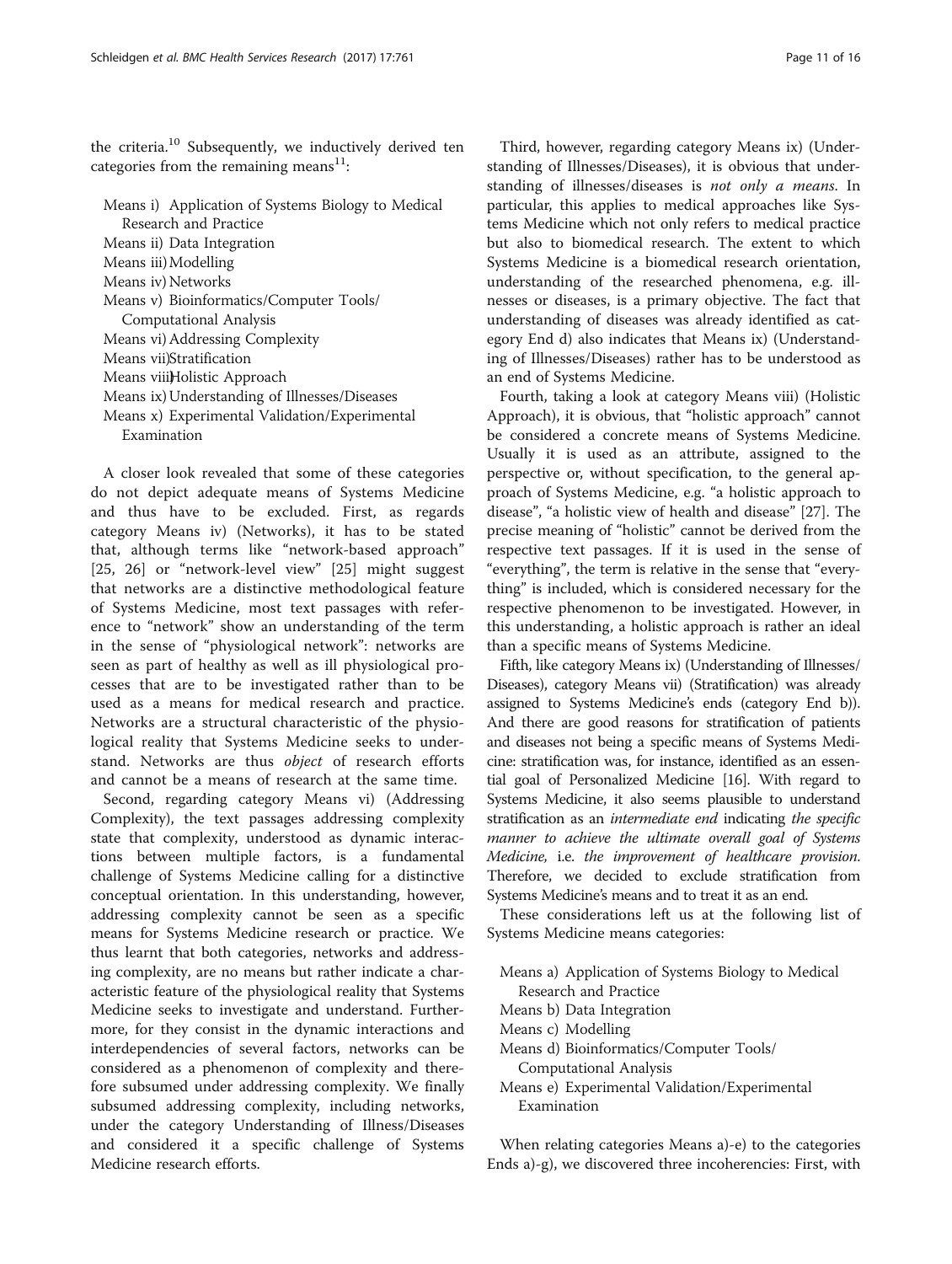regard to the category End a) (Participation) we found almost no means outlining how to achieve this end; of the 98 definitions or definition-like text passages only two mention "patient-centered integrated care" [\[28](#page-15-0)], one speaks of an "patient-centered approach" [[29\]](#page-15-0). Patientcentered care is widely understood as aiming at patients' individual needs as well as personal preferences and values in order to actively include them in the process of shared decision-making [[30\]](#page-15-0). However, the text passages referring to patient-centered care consider it as part of the strategy, i.e. the means of System Medicine. Stating that participation (as an end) is pursued through patient-centered care (as a means), however, does not make sense: patient-centered care is a particular form of participation and thus not a plausible means to realize participation. Against this background, we conclude that none of the mentioned means addresses the question of how to concretely improve patients' participation or empowerment in comparison to the status quo. Furthermore, it is striking that "participation" as an end in none of the reviewed papers is mentioned sole or in combination with a semantically identical or similar term. It is only referred to as one of the "P"s in "P4-Medicine". This indicates that "participation" in the context of Systems Medicine is used as an empty phrase, which is presumably why it has not been taken into consideration by which means the end of (improving) participation could be achieved. Therefore, we excluded "participation" as an end of Systems Medicine. It is important, however, that by excluding participation (including patient-centered care) from the ends of Systems Medicine we are not suggesting on a normative level that participation should not be pursued by Systems Medicine approaches. The exclusion is solely due to the application of formal criteria to currently existing definitions of Systems Medicine in the literature.

Second, it is striking that End g) (Achieving better Population Health) is mentioned only once [[29](#page-15-0)]. Although there is much academic debate on the term "population health" [\[31, 32\]](#page-15-0), in our understanding it designates the aim of improving public health, defined as "the art and science of preventing disease, prolonging life and promoting health through the organized efforts of society" [\[33](#page-15-0)] and referring to "all organized measures (whether public or private) to prevent disease, promote health, and prolong life among the population as a whole. Its activities aim to provide conditions in which people can be healthy and focus on entire populations, not on individual patients or diseases" [[34\]](#page-15-0). Classical means to improve population or public health are surveillance and assessment of a population's health and well-being, the identification of health problems and health hazards in a community as well as providing health protection services (regarding, e.g., the

environment, food safety, social determinants and economic inequalities) [[34\]](#page-15-0). Among the means analyzed, however, none of such or similar means are mentioned. Against this background, we excluded the end "achieving better population health" due to it being not coherent with the means.

Third, category Means c) (Modelling) was also mentioned as category End c). If, however, the application of Systems Biology to medical research and practice (Means a)) is a means of Systems Medicine, modelling can only be a means, too, for Means b)-e) (Data Integration, Modelling, Bioinformatics/Computer Tools/Computational Analysis and Experimental Validation/Experimental Examination) are strongly connected to system biology. Data integration (category Means b)) means merging different types of data or data gained from different sources. This aggregation of Data is an essential means of Systems Biology: "Modern Systems Biology tackles biocomplexity through a unique approach that integrates biological data [...]" [\[35\]](#page-15-0). Such data integration, in turn, is strongly connected to (mathematical) modelling (category Means c)) as part of Systems Biology: "systems biology is a methodology that employs mathematical modeling and computational biology tools to integrate and analyze quantitative biological data" [[36](#page-15-0)]. Against this background, we excluded modelling as an end and arrived at the following list of categories of Systems Medicine ends:

End A) Improving Stratification

- End B) Improving Understanding of Diseases/
- Pathologies/Health States
- End C) Innovative Approach to Drug Discovery
- End D) Improving Health Care

Ends B) und C) can be assigned to a new category "Medical research", leaving us at the final list of Systems Medicine Ends:

End I) Improving Stratification End II) Improving Medical Research End III)Improving Health Care

Ends II) and III) show that Systems Medicine aims at improving the classical target areas of medicine per se. Against this background, in turn, End I) is plausibly to be understood as an interim goal that indicates the manner in which improvement shall be achieved in the areas of medical research and health care.

Returning to our list of Systems Medicine means categories, both data integration and (mathematical) modelling (Means b) and c)) point towards bioinformatics (category Means d)) as a means of Systems Biology: bioinformatics, defined as "advancing the scientific understanding of living systems through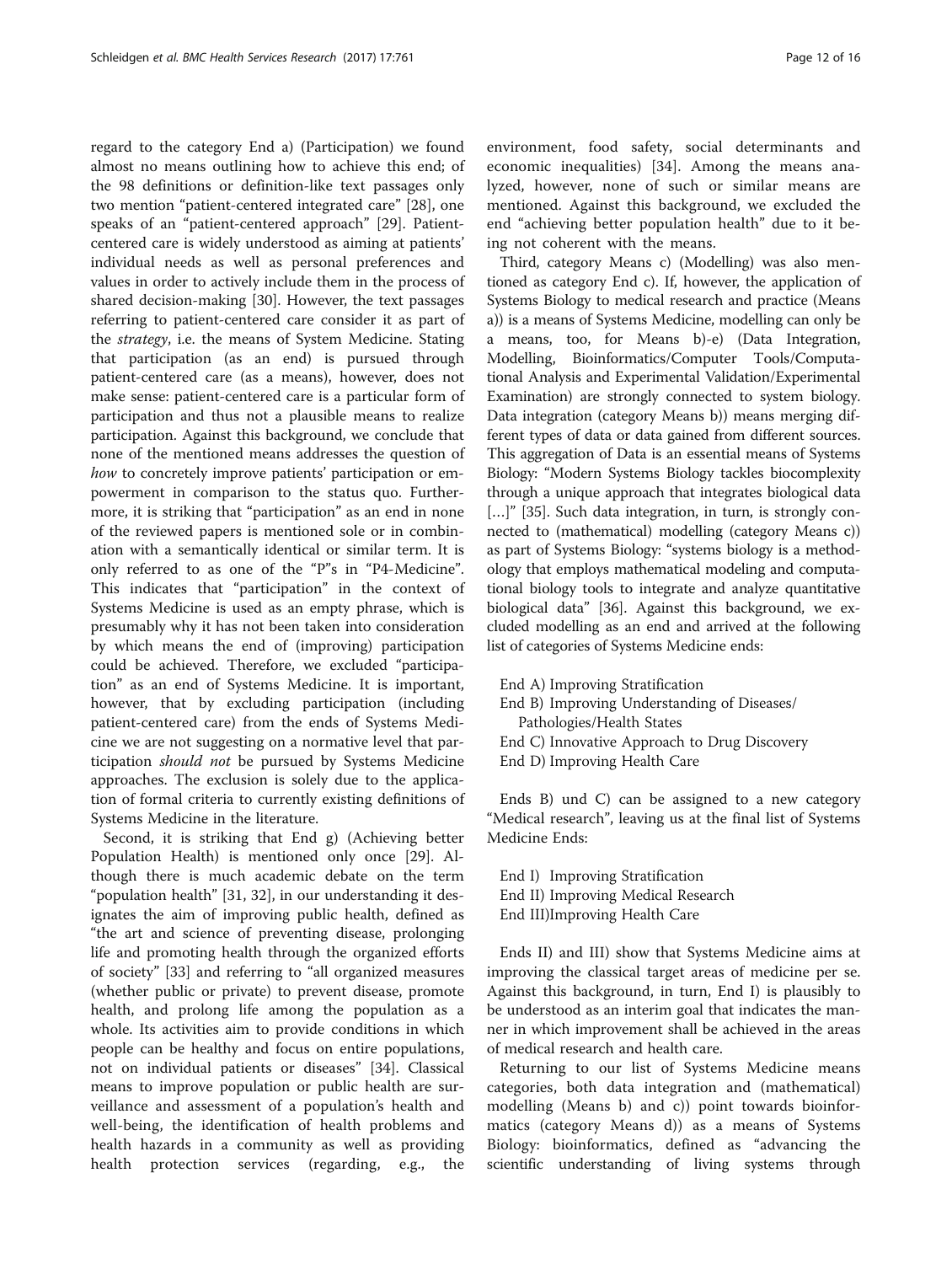computation" [\[37\]](#page-15-0), includes a whole arsenal of computational means and methods of system biology such as information management (of omics and clinical data), data analysis and interpretation, design of new omics experiments, quality control and pre-processing of omics data, (statistical) data analysis methods of large and complex omics-based datasets serving the goal of elucidation and analysis of biological networks [[38\]](#page-15-0).

Finally, experimental validation and experimental examination (category Means e)) is a necessary supplement of modelling in Systems Biology, as "systems biology requires 'detail' and hence accurate experimentation in vivo" [[39](#page-15-0)]. The procedure of combining (mathematical) modelling with in vivo experiments is an established method of system biology tackling "biocomplexity through a unique approach that integrates biological data, mathematical modeling, and experimental verification in iterative feedback cycles" [\[35](#page-15-0)].

It follows that Means b)-e) are well-established means of Systems Biology and, thus, have to be subsumed under category Means a). This leaves us with the only Means of Systems Medicine:

Means Application of Systems Biology to Medical Research and Practice.

Our considerations on adequate means and ends can finally be summarized to derive the following précising definition of Systems Medicine:

Systems Medicine is an approach seeking to improve medical research (i.e. the understanding of complex processes occurring in diseases, pathologies and health states as well as innovative approaches to drug discovery) and health care (i.e. prevention, prediction, diagnosis and treatment) through stratification by means of Systems Biology (i.e. data integration, modeling, experimentation and bioinformatics).

It is apparent that neither the means, as already established in the context of Systems Biology, nor the ends of Systems Medicine, especially stratification, are for themselves new elements of medical research and practice. Novelty, nevertheless, results from the specific combination of these means and ends. Thereby, our definition meets the first criterion for adequate definitions (necessity). Furthermore, our previous analysis and iterative critical comparison of means and ends shows that criteria 2–6 (non-circularity, non-redundancy, consistency, non-vagueness, and coherence) are also met.

#### **Discussion**

43% of the papers with reference to disease focus on cancer contexts (hematological or solid cancers), 82% of these papers present research results. This suggests that development of Systems Medicine is most advanced in the area of oncology. 45% of the papers on Systems Medicine, however, have a programmatic alignment,

which shows that the description of general future prospects, potentials and challenges play an important role in ongoing works on Systems Medicine. Accordingly, a variety of articles are of general and visionary nature. This, in combination with the fact that 58% of all papers have no reference to a specific disease, implies that Systems Medicine is rather in an early stage of development and not (yet) part of everyday biomedical research and practice. Moreover, almost half of the papers on Systems Medicine research do not refer to any diseases. This strengthens the impression of Systems Medicine's visionary character: much research on Systems Medicine seems to be basic research rather than translational or clinical research. Furthermore, we found no evidence for Systems Medicine being part of health care practice. The temporal distribution of publications on Systems Medicine can be interpreted similarly as it indicates no major changes in scientific publishing with regard to thematic focus. This may be due to issues regarding methods as well as feasibility that are direct consequences of the Systems Biology approach [\[7](#page-14-0)].

Against this background, it is vital to avoid unrealistic expectations regarding Systems Medicine approaches. This especially holds for goals like improving *patient par*ticipation which are intensely debated in the context of Systems Medicine: Although our analysis showed that improving participation is referred to in the scientific community, we found no respective proposals for adequate means by which this goal could be achieved. Similar to the debates on the meaning of Personalized or Precision Medicine  $[16]$  $[16]$ , the vision of Systems Medicine – due to its focus on approaches of the natural sciences and bioinformatics – does not focus on wants or preferences of individual patients, but rather on physiological needs.

Our précising definition also shows that the vision of Systems Medicine, first, aims at improving all classical target areas of health care (i.e. prevention, prediction, diagnosis and treatment) through stratification. Second, it aims at improving biomedical research through a specific research orientation, namely understanding of complex processes occurring in health and diseases by means of Systems Biology. It is highly plausible to consider Systems Medicine a comprehensive approach addressing both biomedical research and health care and aiming at advancements in both research and health care. Progress in health care relevant stratification is attainable only through the discovery, understanding and development of new biomarkers as well as new targeted therapies.

Regarding its focus on stratification, Systems Medicine indeed can be understood as some kind of successor of Personalized or Precision Medicine: Systems Medicine addresses the same, or at least similar goals as Personalized or Precision Medicine. It differs, however, regarding its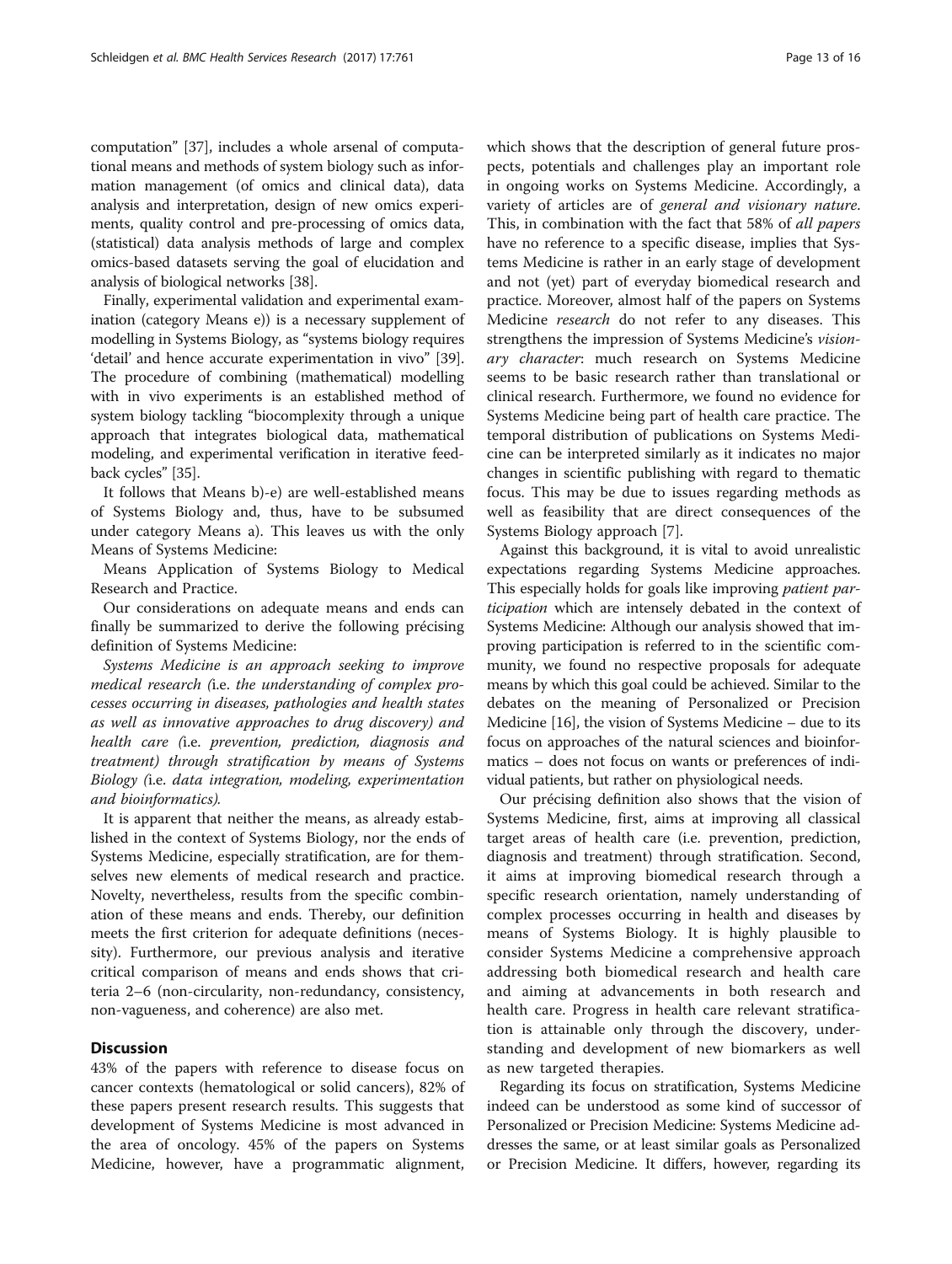means: while Personalized Medicine focused on utilizing biological information and biomarkers on the molecular level in order to improve stratification of health care [[16](#page-15-0), [40](#page-15-0)], Systems Medicine focuses on means of Systems Biology.

Admittedly, this conclusion is not without difficulties, given that Systems Biology, as it is practiced today, is a relatively young discipline differently defined and understood. However, Systems Biology is now fully established in the life sciences community and evolved into a worldwide recognized discipline [[35\]](#page-15-0). As opposed to Systems Medicine there is a general consensus on its key elements amongst the scientific community. Our understanding of Systems Biology is based on the following descriptions reflecting these key elements: Systems Biology is based on the principles of systems theory. Bridging biological sciences, applied mathematics as well as computational and engineering sciences, it is focused on a systemic understanding of biological processes. It employs mathematical modeling and computational biology tools to integrate and analyze quantitative biological data [\[35](#page-15-0), [36](#page-15-0)].

The frequent statement that Systems Medicine is the application of Systems Biology in medical research and practice thus clearly points in the right direction and is confirmed by our findings – as long as Systems Biology and its typical means are specified. It is important, however, to keep in mind that stratification in the context of Systems Medicine is *not* to be understood as an *end in itself*, but rather as an intermediate goal referring to the ultimate end of improving medical research and health care.

### Conclusions

Our literature review revealed 67 papers containing 98 definitions of Systems Medicine, which mention 114 means and 132 ends of Systems Medicine. By applying six criteria for adequate definitions to these means and ends (non-circularity, non-redundancy, consistency, non-vagueness, and coherence), we derived the following précising definition:

Systems Medicine is an approach seeking to improve medical research (i.e. the understanding of complex processes occurring in diseases, pathologies and health states as well as innovative approaches to drug discovery) and health care (i.e. prevention, prediction, diagnosis and treatment) through stratification by means of Systems Biology (i.e. data integration, modeling, experimentation and bioinformatics).

Our study also revealed the visionary character of Systems Medicine: most papers presenting research results are to be located in the context of basic research. These insights allow for a realistic identification of actual ethical as well as legal issues arising in the context of Systems Medicine and, in consequence, for a realistic debate of questions concerning its matter and (future) handling.

It is important that our definition is not a "consensus definition": our literature analysis reveals that there is no consensus on the meaning of "Systems Medicine". Against this background, our approach of developing a definition of Systems Medicine combines two different approaches of determining the meaning of a term: one being not normative at all by confining itself to reconstructing the meaning(s) attributed to a term by the members of a community when using the term, and one being highly normative by postulating the "right" meaning of a term, independently from how it is used in practice. It has a reconstructive aspect in starting from definitions or definition-like passages as used or proposed by members of the scientific community. On the other hand, it also has a normative aspect when requiring all (elements of) definitions to meet six formal criteria of an adequate definition. The fact that we only worked on what people had stated and that we did not include content elements by our own might be seen as a "democratic" or consensus oriented procedure. However, we excluded all definitional elements which did not meet our six criteria. Hence, consensus was neither a goal nor a criterion.

#### Limitations

The definition presented above is to be understood as formally adequate, insofar it satisfies our six criteria for adequate definitions. On the other hand, as regards content, we do not claim that it is the only correct definition of Systems Medicine.

#### **Endnotes**

<sup>1</sup>The methods presented here are based on the approach developed in [\[16](#page-15-0)]. Differences in methods result from taking into account applicable critiques of the original account [[41\]](#page-15-0). <sup>2</sup>

<sup>2</sup><https://meshb.nlm.nih.gov/record/ui?ui=D013597>.

<sup>3</sup>As stated above, medical applications can be defined by the means they employ to reach certain ends. From this it can be inferred that defining a medical term is necessary if either (1) new medical means (or new combinations of medical means) are employed to reach conventional ends, or (2) conventional medical means are employed to reach new ends, or (3) new medical means (or new combinations of medical means) are employed to reach new ends.

<sup>4</sup>See Additional file [1](#page-14-0) for an overview of all the papers identified.

 ${}^{5}$ See Additional files [2](#page-14-0), [3](#page-14-0), [4](#page-14-0), [5](#page-14-0), [6](#page-14-0), [7](#page-14-0), [8](#page-14-0) and [9](#page-14-0).

6 See Additional file [10](#page-14-0) for an overview of all definitions and definition-like text passages identified.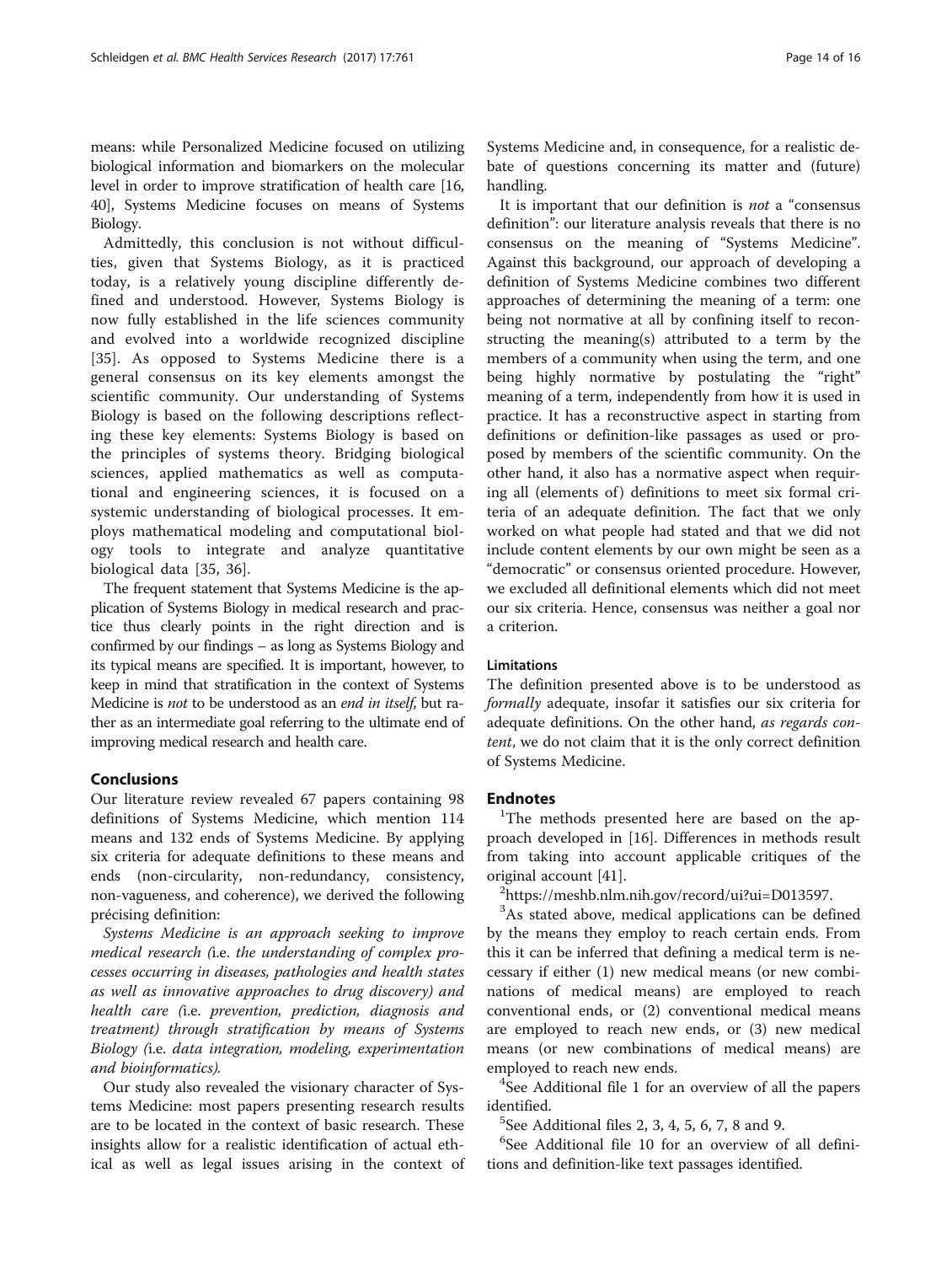<span id="page-14-0"></span><sup>7</sup>See Additional file 11 for a list of all definitions separately divided into ends and means.

See Additional file 12.

<sup>9</sup>See Additional file 13.

<sup>10</sup>See Additional file 14.

<sup>11</sup>See Additional file 15.

#### Additional files

[Additional file 1:](dx.doi.org/10.1186/s12913-017-2688-z) Papers identified through research strategy (DOCX 44 kb) [Additional file 2:](dx.doi.org/10.1186/s12913-017-2688-z) Annual number of papers with reference to specific disease (DOCX 15 kb)

[Additional file 3:](dx.doi.org/10.1186/s12913-017-2688-z) Annual number of papers without reference to specific disease (DOCX 15 kb)

[Additional file 4:](dx.doi.org/10.1186/s12913-017-2688-z) Annual number of papers in research context (DOCX 15 kb)

[Additional file 5:](dx.doi.org/10.1186/s12913-017-2688-z) Annual number of papers in programmatic context (DOCX 15 kb)

[Additional file 6:](dx.doi.org/10.1186/s12913-017-2688-z) Annual number of papers in research context with reference to specific disease (DOCX 15 kb)

[Additional file 7:](dx.doi.org/10.1186/s12913-017-2688-z) Annual number of papers in programmatic context with reference to specific disease (DOCX 15 kb)

[Additional file 8:](dx.doi.org/10.1186/s12913-017-2688-z) Annual number of papers in research context without reference to specific disease (DOCX 15 kb)

[Additional file 9;](dx.doi.org/10.1186/s12913-017-2688-z) Annual number of papers in programmatic context without reference to specific disease (DOCX 15 kb)

[Additional file 10;](dx.doi.org/10.1186/s12913-017-2688-z) Overview of all definitions and definition-like text passages identified (DOCX 32 kb)

[Additional file 11;](dx.doi.org/10.1186/s12913-017-2688-z) List of all definitions divided into means and ends (DOCX 30 kb)

[Additional file 12:](dx.doi.org/10.1186/s12913-017-2688-z) Application of the six adequacy criteria to the ends of Systems Medicine (DOCX 32 kb)

[Additional file 13:](dx.doi.org/10.1186/s12913-017-2688-z) Inductive assigning of remaining ends to preliminary categories (DOCX 30 kb)

[Additional file 14:](dx.doi.org/10.1186/s12913-017-2688-z) Application of the six adequacy criteria to the means of Systems Medicine (DOCX 30 kb)

[Additional file 15:](dx.doi.org/10.1186/s12913-017-2688-z) Inductive derived categories from the remaining means (DOCX 37 kb)

#### Abbreviation

P4-Medicine: Predictive, Preventive, Personalized and Participatory Medicine

#### **Acknowledaments**

We would like to thank Katja Mehlis for her support with regard to methodological matters as well as the two reviewers for their valuable comments.

#### Funding

This study was carried out as part of the research project "DASYMED: Big Data in Systems Medicine," funded by the German Federal Ministry of Education and Research (grant number 01GP1404). The German Federal Ministry of Education and Research did not participate in any form in designing the study, collecting, analyzing, interpreting data or in writing the manuscript.

#### Availability of data and materials

All data generated or analyzed during this study are included in this published article and its supplementary information files.

#### Authors' contributions

SS, SF, HF, CS and EW initiated the study and substantially contributed to conception and design, acquisition of data, analysis and (analytical) interpretation of data. They were involved in drafting the manuscript and revising it critically for important intellectual content. AKO contributed to data analysis and interpretation and was involved in drafting the manuscript as well as revision. All authors gave final approval of the paper and agreed to be accountable for all aspects of the work.

#### Ethics approval and consent to participate

Not applicable.

#### Consent for publication Not applicable.

Competing interests The authors declare that they have no competing interests.

#### Publisher's Note

Springer Nature remains neutral with regard to jurisdictional claims in published maps and institutional affiliations.

#### Author details

<sup>1</sup> Faculty of Nursing Science, University of Philosophy and Theology Vallendar, Vallendar, Germany. <sup>2</sup>Chair of Systematic Theology II (Ethics), Friedrich-Alexander-University Erlangen-Nürnberg, Erlangen, Germany. <sup>3</sup>Institute for German, European and International Medical Law, Public Health Law and Bioethics (IMGB), Universities of Heidelberg and Mannheim, Mannheim, Germany. <sup>4</sup>National Center for Tumor Diseases (NCT), Program for Ethics and Patient-Oriented Care, Department of Medical Oncology, Heidelberg University Hospital, Heidelberg, Germany.

#### Received: 10 October 2016 Accepted: 7 November 2017 Published online: 21 November 2017

#### References

- 1. Boissel JP, Auffray C, Noble D, Hood L, Boissel FH. Bridging systems medicine and patient needs. Pharmacometrics Syst Pharmacol. 2015;4:135–45.
- 2. Saqi M, Pellet J, Roznovat I, Mazein A, Ballereau S, De Meulder B, Auffray C. Systems medicine: the future of medical genomics, healthcare, and wellness. In: Schmitz U, Wolkenhauer O, editors. Systems medicine. Methods in molecular biology vol. 1386. New York: Springer;2016. p. 43–60.
- 3. Vandamme D, Fitzmaurice W, Kholodenko B, Kolch W. Systems medicine: helping us understand the complexity of disease. Q J Med. 2013;106:891–5.
- 4. Duffy DJ. Problems, challenges and promises: perspectives on precision medicine. Brief Bioinform. 2016;17:494–504.
- 5. Montecucco F, Carbone F, Dini FL, Fiuza M, Pintoe FJ, Martelli A, Palombo D, Sambuceti G, Mach F, De Caterina R. Implementation strategies of systems medicine in clinical research and home care for cardiovascular disease patients. Eur J Int Med. 2014;25:785–94.
- 6. Clermont G, Auffray C, Moreau Y, Rocke DM, Dalevi D, Dubhashi D, Marshall DR, Raasch P, Dehne F, Provero P, Tegner J, Aronow BJ, Langston MA, Benson M. Bridging the gap between systems biology and medicine. Genome Med. 2009;1:88.
- 7. Gietzelt M, Löpprich M, Karmen C, Knaup P, Ganzinger M. Models and data sources used in systems medicine. A systematic literature review. Methods Inf Med. 2016;55:107–13.
- 8. Fischer T, Brothers KB, Erdmann P, Langanke M. Clinical decision-making and secondary findings in systems medicine. BMC Med Eth. 2016;17:32.
- 9. Erdmann P, Fischer T, Raths S, Fleßa S, Langanke M. Systemmedizin: Herausforderungen eines aktuellen Ansatzes. Dtsch Arztebl. 2015;112(A):1330–4.
- 10. Hurley PJ. A concise introduction to logic. Belmont, CA: Wadsworth Publishing; 2007.
- 11. Copi IM, Cohen C. Introduction to logic. Macmillan: New York, London; 1990.
- 12. Cooper HM, Hedges LV, Valentine JC. The handbook of research synthesis and meta-analysis. New York: Russell Sage Foundation; 2008.
- 13. Baumeister RF, Leary MR. Writing narrative literature reviews. Rev Gen Psychol. 1997;3:311–20.
- 14. Röhrig B, du Prel JB, Wachtlin D, Blettner M. Types of study in medical research: part 3 of a series on evaluation of scientific publications. Dtsch Arztebl Int. 2009;106:262–8.
- 15. McGartland Rubio D, Schoenbaum EE, Lee LS, Schteingart DE, Marantz PR, Anderson KE, Platt LD, Baez A, Esposito K. Defining translational research: implications for training. Acad Med. 2010;85:470–5.